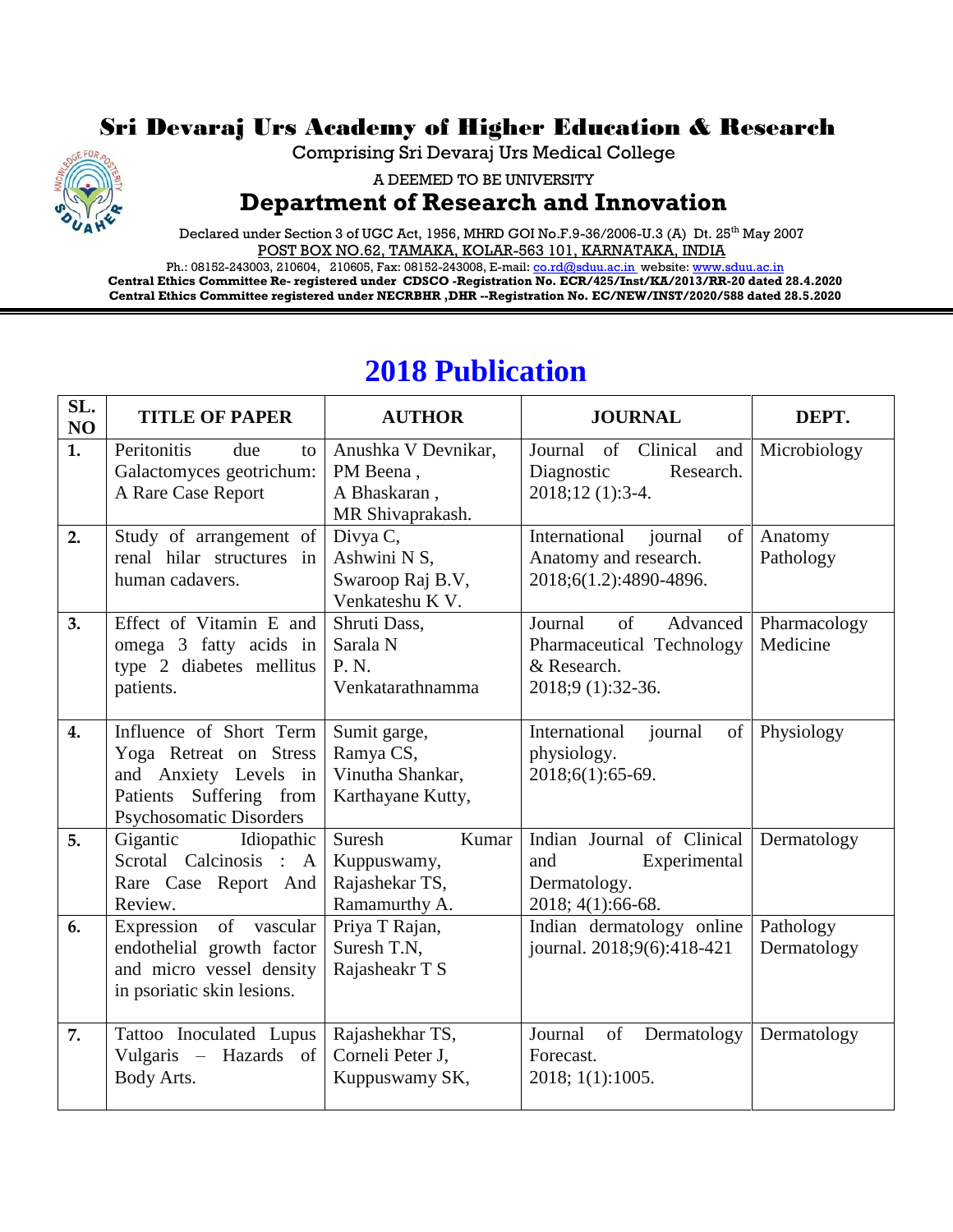| 8.  | Spironolactone-induced<br>unilateral gynecomastia.                                                                                      | Veeregowda SH,<br>Krishnamurthy J J,<br>Krishnaswamy B,<br>Narayana S.                             | International<br>journal<br>of<br>basic and applied medcial<br>sciences 2018;8:45-7      | Pharmacology                            |
|-----|-----------------------------------------------------------------------------------------------------------------------------------------|----------------------------------------------------------------------------------------------------|------------------------------------------------------------------------------------------|-----------------------------------------|
| 9.  | A pilot study on<br>sun<br>protection factor of plant<br>extracts: An observational<br>study.                                           | Priyanka S,<br>Mary Shobha Rani I,<br>Nandini HS,<br>Kutty AVM,<br>Kiranmayee P.                   | Asian<br>Journal<br>of<br>Pharmaceutical and Clinical<br>Research. 2018; 11(8):67-<br>71 | Cell Biology &<br>molecular<br>Genetics |
| 10. | Aluminum<br>Phosphide<br>poisoning:<br>A<br>rare<br>Presentation.                                                                       | Raj Kumar MG,<br>Srinivasa Reddy P,<br>Kiran J.                                                    | Indian Journal of Forensic<br>Medicine & Toxicology.<br>2018;12(1): 165-69               | Forensic<br>Medicine                    |
| 11. | fibrosis:<br>Liver<br>a<br>compilation<br>the<br>on<br>biomarkers<br>status<br>and<br>their significance during<br>disease progression. | Krishna SN,<br>Shashidhar KN,<br>Lakshmaiah V,<br>Muninarayana C.                                  | Future Science. OA. 2018;<br>4(1): FSO250                                                | Community<br>Medicine                   |
| 12. | satisfaction<br>Job<br>among<br>health care providers in a<br>tertiary care hospital in<br>Gadag, Karnataka.                            | Roshan T Mudaraddi,<br>Waseem Anjum,<br>Vijay G,<br>Vijayraj Bajantri,<br>Vijaykumar C             | National<br>Journal<br>of<br>in Community<br>Research<br>Medicine.<br>2018;7(1):022-025  | Community<br>Medicine                   |
| 13. | Perception<br>of<br>Patient<br>Safety Culture<br>among<br>Health-care Providers in a<br>Tertiary Care<br>Hospital,<br>South India.      | Rajalatchumi A,<br>Ravikumar TS,<br>Muruganandham K,<br>Thulasingam M,<br>Selvaraj K,<br>Reddy MM, | Journal<br>of<br>National<br>Science Biological<br>Med.<br>2018;9(1):14-8.               | Community<br>Medicine                   |
| 14. | A Retrospective Analysis<br>of Mandibular Fracture:<br>An Autopsy Study- 2012-<br>2016                                                  | Ajay Kumar T.S<br>Deepa C                                                                          | Indian Journal Of Forensic<br>Medicine<br>$\&$<br>Toxicology.2018; 12(2): 6-             | Dentistry<br>Forensic<br>Medicine       |
| 15. | Oral health care through<br>traditional<br>herbs,<br>alternative<br>and<br>complementary medicines                                      | Sushma Rudraswamy,<br>Deepa C,<br>Sowmya S,<br>Nagbhushan Doggalli                                 | Asian<br>Journal<br>of<br>Development<br>Matters.<br>2018;12: 92-100.                    | Dentistry                               |
| 16. | Comparison between Cold<br>Dissection Snare Method<br>Bipolar<br>and<br>Electrodissection Method<br>in Tonsillectomy.                   | Ancy Anthony<br>Vithayathil,<br>Shreeharsha Maruvala,<br>Ancy<br>Anthony<br>Vithayathil.           | Research in Otolaryngology<br>2018, 6(2): 17-22                                          | <b>ENT</b>                              |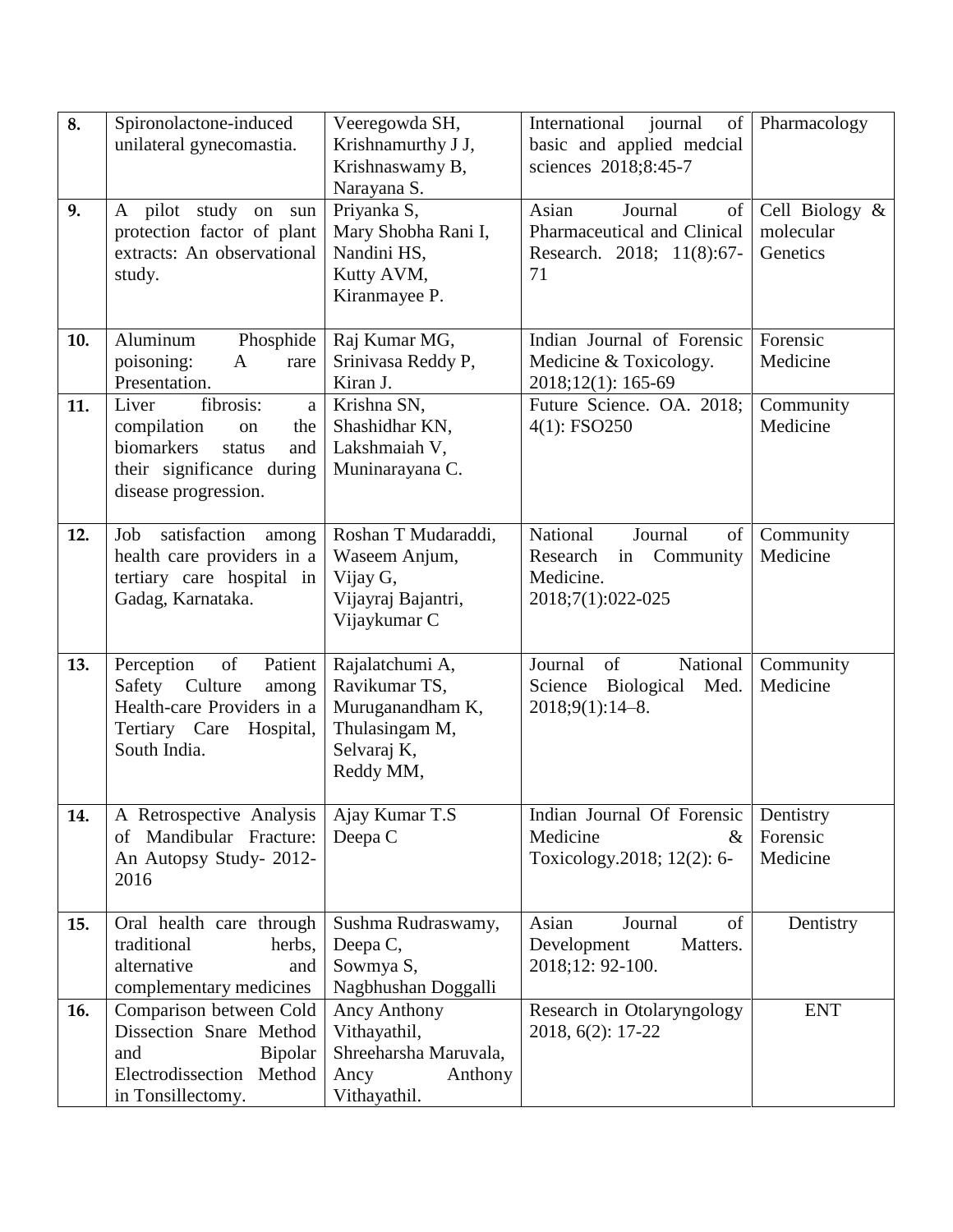| 17. | Stapes Surgery Teaching<br>Tool: A Simple, Stable<br>and Successful Technique.                                                                            | Prasad, K.C                                                   | Indian<br>Journal<br>of<br>Otolaryngol Head<br><b>Neck</b><br>Surg 2018:1-2                      | <b>ENT</b>                          |
|-----|-----------------------------------------------------------------------------------------------------------------------------------------------------------|---------------------------------------------------------------|--------------------------------------------------------------------------------------------------|-------------------------------------|
| 18. | Vidian canal- a landmark<br>for identification of the<br>internal<br>Carotid artery during skull<br>base surgery.                                         | KC Prasad,<br>Manna<br>Jose<br>Pappanacherry,<br>Linu Thomas. | International<br>Journal<br><b>Of</b><br>Scientific<br>Research.<br>$2018:7(3)$ , 1-3            | <b>ENT</b>                          |
| 19. | branchial<br>cleft<br>First<br>anomaly-presenting<br>as<br>recurrent<br>postauricular<br>swelling.                                                        | Kc Prasad,<br>Manna<br>Jose<br>Pappanacherry,<br>Linu Thomas. | International<br>Journal<br><b>Of</b><br>Scientific Research. 2018;<br>$7(3):1-3.$               | <b>ENT</b>                          |
| 20. | Cutaneous metastasis from<br>head and neck squamous<br>cell carcinoma: A report<br>of 2 cases.                                                            | Argha A,<br>Shilpa MD, Suresh TN,<br>Azeem M.                 | International<br>Journal<br>of<br>Science<br>Research.<br>$2018;7(2):33-34$                      | Pathology<br><b>ENT</b>             |
| 21. | Apoptosis in Trophoblast<br>Pre-eclampsia<br>and<br>in<br>Growth<br>Intrauterine<br>Retardation:<br>Light<br>$\mathbf{A}$<br>Microscopy Study.            | Swati P,<br>Hemalatha A,<br>Harendra ML,<br>Munikrishna M.    | Annals of Pathology<br>and<br>Laboratory Medicine.<br>2018; 5(3)                                 | Pathology<br><b>OBG</b>             |
| 22. | The<br>of<br>Assessment<br>Respirable<br>Dust<br>Concentration<br>The<br>of<br>MineTailing<br>In<br>Area<br>Comparison<br>With<br>The<br>Non Mining Area. | Usha S,<br>Kutty K, Chaterjee D,<br>Ranganath BG.             | Journal of Environmental<br>Science, Toxicology<br>and<br>Food Technology.<br>2018; 12(3):37-40. | Physiology<br>Community<br>Medicine |
| 23. | of<br>Micro<br>Significance<br><b>Vessel Density in Invasive</b><br>Breast Carcinoma.                                                                     | Divya Rani M.N,<br>Harendra<br>Kumar<br>M.L, Swaroop Raj B.V  | Annals of Pathology and<br>Laboratory<br>Medicine,<br>2018;5(3):184-187                          | Pathology                           |
| 24. | <b>Bio-Computational</b><br>Analysis<br>And<br>Characterization<br><b>Of</b><br>Uncoupling<br>Protein<br>3<br>In<br>(UCP3)<br>Different<br>Animals.       | Praveen K S.                                                  | International<br><b>Of</b><br>Journal<br>Biomedical Research. 2018;<br>8(07): 378-390.           | Genome Lab                          |
| 25. | Olopatadine<br>Topical<br>Hydrochloride<br>Versus<br>Ketotifen Fumarate For<br>Allergic Conjunctivitis.                                                   | Dharmistha,<br>Sarala N,<br>Narendra Datti.                   | Journal Of Ophthalmic And<br>Vision Research.<br>2018;13(2):119-123                              | Pharmacology<br>Ophthalmology       |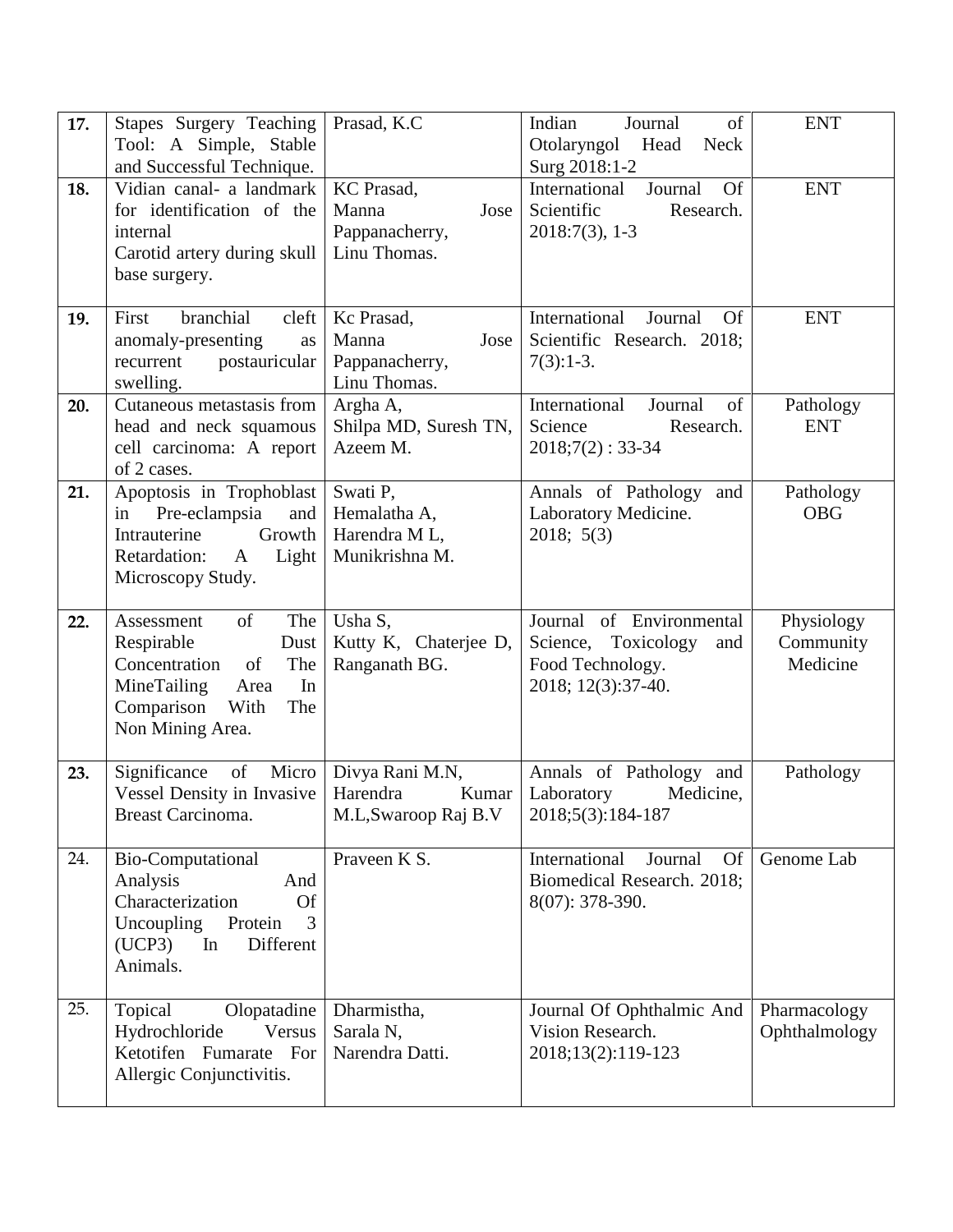| 26. | Oral Mucosal Lesions In<br>Population-<br>Geriatric<br>Indian<br>Hospital<br>South<br>Based Study.                                                                                                                                                                          | Jameema Corneli Peter,<br>Rajashekar T.S,<br>S.M.<br>Azeem<br>Mohiyuddin<br>Suresh<br>Kumar                                                                               | Indian Journal Of Clinical<br>And<br>Experimental<br>Dermatology.2018;4(1):10-<br>15 | Dermatology<br><b>ENT</b> |
|-----|-----------------------------------------------------------------------------------------------------------------------------------------------------------------------------------------------------------------------------------------------------------------------------|---------------------------------------------------------------------------------------------------------------------------------------------------------------------------|--------------------------------------------------------------------------------------|---------------------------|
| 27. | The Influence Of Caffeine<br>The<br>Visual<br>And<br>On<br>Auditory Reaction Time<br>In Medical Students                                                                                                                                                                    | Usha G. Shenoy,<br>Vinutha Shankar,<br>Nachal Annamalai.                                                                                                                  | Journal<br>Of Dental<br>And<br>Medical Sciences.<br>2018;17(5):46-49                 | Physiology                |
| 28. | <b>Of</b><br>Oligomers<br>Human<br>Histone Chaperone NPM1<br>P300/KAT3B<br>Alter<br>Folding<br>To<br>Induce<br>Autoacetylation.                                                                                                                                             | Kaypee S, Sahadevan<br>SA,<br>Sudarshan D, Halder<br>Sinha S,<br>S <sub>1</sub><br>Patil<br>Senapati<br>P, Kodaganur G S,<br>Mohiyuddin<br>A,<br>Dasgupta D,<br>Kundu TK. | Biochem Biophys Acta.<br>2018:1862(8):1729-1741                                      | <b>ENT</b>                |
| 29. | <b>Of</b><br>Fibrosarcoma<br>Mandible Presenting As<br>Second Primary Tumour -<br>A Cytological Diagnosis.                                                                                                                                                                  | Manna Sulagna,<br>Raju Kalyani,<br>Azeem S M,                                                                                                                             | Biomedical<br>Research<br>$\&$<br>Therapy.<br>2018;5(5):2326-2331                    | Pathology<br><b>ENT</b>   |
| 30. | A Clinical Comparative<br>Study Of Fascia Iliaca<br>Compartment Block With<br>Bupivacaine<br>And<br>Bupivacaine<br>With<br>Dexmedetomidine<br>Positioning<br>For<br>And<br>Duration Of Postoperative<br>Analgesia In<br>Fracture<br>Under<br>Femur<br>Spinal<br>Anesthesia. | Nikila D,<br>Gopal,<br>Dinesh K.                                                                                                                                          | Anesthesia:<br>And<br><b>Essays</b><br>Researches<br>$.2018;12(2):528-534$           | Anaestheliogy             |
| 31. | A Comparative Study Of   Mallika Ganesh,<br>Dexmedetomidine<br>And<br>Clonidine As An Adjuvant<br>Intrathecal<br>To<br>Bupivacaine<br>Lower<br>In<br>Abdominal Surgeries.                                                                                                   | Dinesh K.                                                                                                                                                                 | Essays And Researches.<br>2018;12(2):539-545                                         | Anaestheliogy             |
| 32. | Intrathecal<br>Bupivacaine<br>With Neostigmine And<br>Bupivacaine With Normal<br>Saline For Postoperative<br>Analgesia:<br>A<br>Cost-Effective Additive.                                                                                                                    | Seshu<br>Kumari<br>Naga<br>Vasantha,<br>Ravi Madhusudhana                                                                                                                 | Essays And Researches.<br>2018;12(2):539-545                                         | Anaestheliogy             |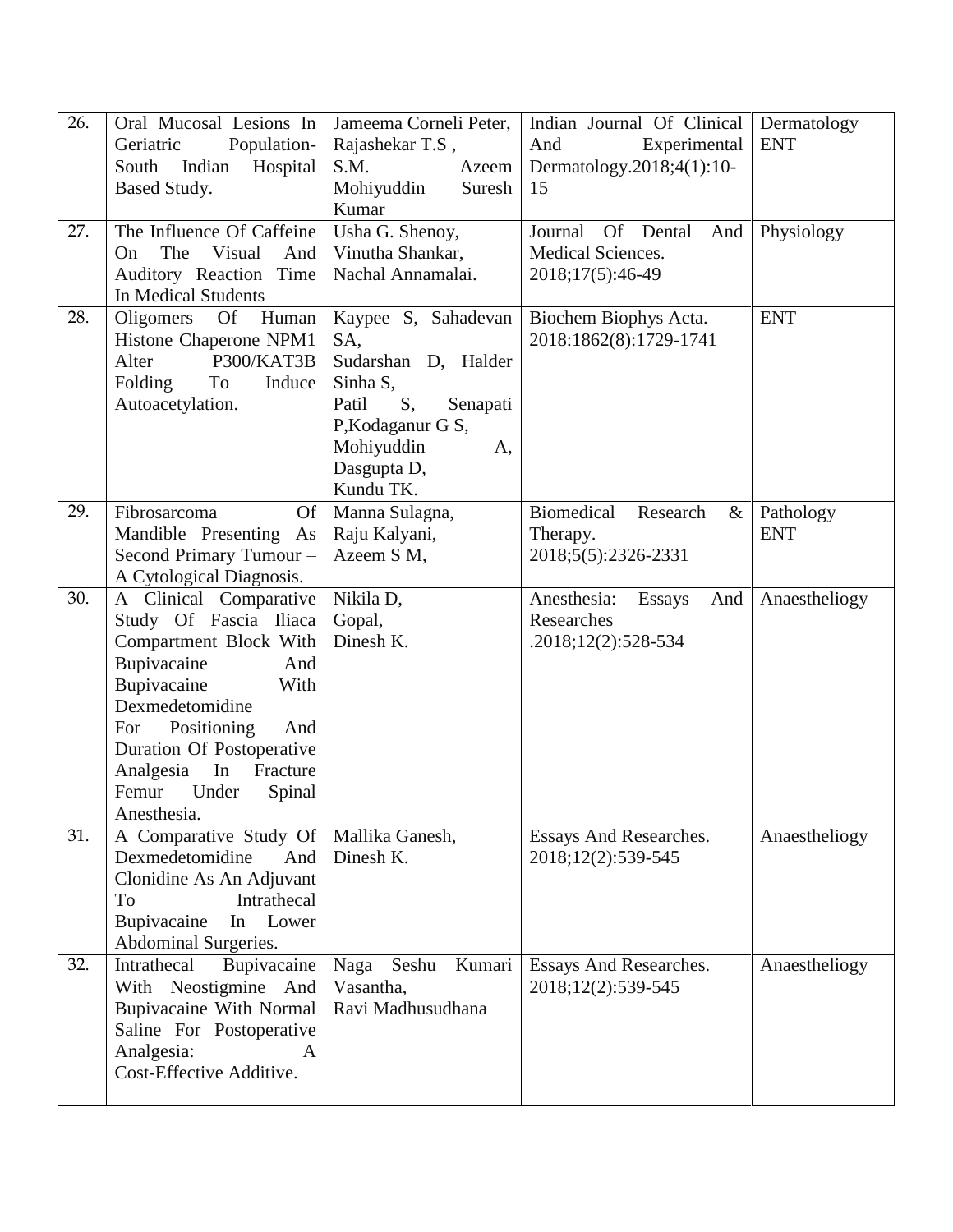| 33. | Attenuation<br><b>Of</b>                            | Sowmya N. Swamy,               | Essays And Researches.        | Anaestheliogy |
|-----|-----------------------------------------------------|--------------------------------|-------------------------------|---------------|
|     | Hemodynamic Responses                               | Ravi M.                        | 2018;12(2):428-433.           |               |
|     | Endotracheal<br>To                                  |                                |                               |               |
|     | <b>Extubation With Different</b>                    |                                |                               |               |
|     | Doses Of Diltiazem With                             |                                |                               |               |
|     | Lignocaine:                                         |                                |                               |               |
|     | Placebo-Controlled<br>$\mathbf{A}$                  |                                |                               |               |
|     | Study.                                              |                                |                               |               |
| 34. | Postoperative                                       | Bhavana B. Gurunath,           | <b>Essays And Researches.</b> |               |
|     | Analgesic<br>Efficacy<br>Intrathecal                | Ravi Madhusudhana              | 2018;12(2):535-538.           | Anaestheliogy |
|     | <b>Of</b>                                           |                                |                               |               |
|     | Fentanyl Compared To<br>With                        |                                |                               |               |
|     | Nalbuphine                                          |                                |                               |               |
|     | Bupivacaine In<br>Spinal<br>Anesthesia For<br>Lower |                                |                               |               |
|     |                                                     |                                |                               |               |
|     | Abdominal Surgeries.                                |                                |                               |               |
| 35. | A Comparative Study Of                              | Yaseen Mohammed,               | Journal Of Natural Science.   | Pharmacology  |
|     | Efficacy And Safety Of                              | Sarala N,<br>Aruna H.S.        | <b>Biology And Medicine</b>   | Orthopaedics  |
|     | Piroxicam And Naproxen                              |                                | 2018;9(2):180-184.            |               |
|     | In The Management Of                                |                                |                               |               |
|     | Pain In Osteoarthritis Of                           |                                |                               |               |
|     | The<br>Knee.                                        |                                |                               |               |
| 36. |                                                     |                                | Asian Journal Of              |               |
|     | A Study Of Pattern Of<br>Self-Medication<br>Among   | Suman Anand,<br>Tasmia Akhtar, | <b>Pharmaceutical And</b>     | Pharmacology  |
|     | <b>Students</b><br>For                              | Bhuvana K.                     | Research.                     |               |
|     | Dysmenorrhea.                                       |                                | 2018;11(6):436-438.           |               |
|     |                                                     |                                |                               |               |
| 37. | Comparative<br>Study<br><b>Of</b>                   | Amit Mittal,                   | Journal Of Medical Science    | Surgery       |
|     | Surgical Management Of                              | Sreeramulu PN,                 | And Clinical Research.        |               |
|     | Low Fistula- In- Ano                                | Shashirekha C. A,              | 2018; 6(1): 32657-32664.      |               |
|     | Between Fistulotomy &                               | Prakash Dave,                  |                               |               |
|     | Fistulectomy<br>And<br>Its                          | Srinivasan D,                  |                               |               |
|     | Outcome.                                            | Naveed Ahmed Khan              |                               |               |
| 38. | Abdominal<br>Spontaneous                            | Amit Mittal,                   | Journal Of Surgery.           | Surgery       |
|     | Wall Hematoma: A Rare                               | Sreeramulu PN,                 | $2018;8(1):1-3.$              | Radiology     |
|     | Case Report With Review                             | Srinivasan D,                  |                               |               |
|     | Of Literature.                                      | Savagave SG,                   |                               |               |
| 39. |                                                     | <b>Vikas</b><br>Sankar         | International<br>Surgery      | Surgery       |
|     | Effectiveness<br><b>Of</b>                          | Kottareddygari,                | Jouranl                       |               |
|     | Transdermal<br><b>NSAID</b>                         | Shashirekha C. A,              | 2018;5(5):1856-1859.          |               |
|     | Administration<br>In                                | Asadulla Baig,                 |                               |               |
|     | Analgesia<br>Rib<br>For                             | Suryateja,                     |                               |               |
|     | Patients:<br>Fracture<br>$\mathbf{A}$               | Sreeramulu P. N.               |                               |               |
|     | Comparative Study With                              |                                |                               |               |
|     | Intravenous<br><b>NSAID</b>                         |                                |                               |               |
|     | Administration.                                     |                                |                               |               |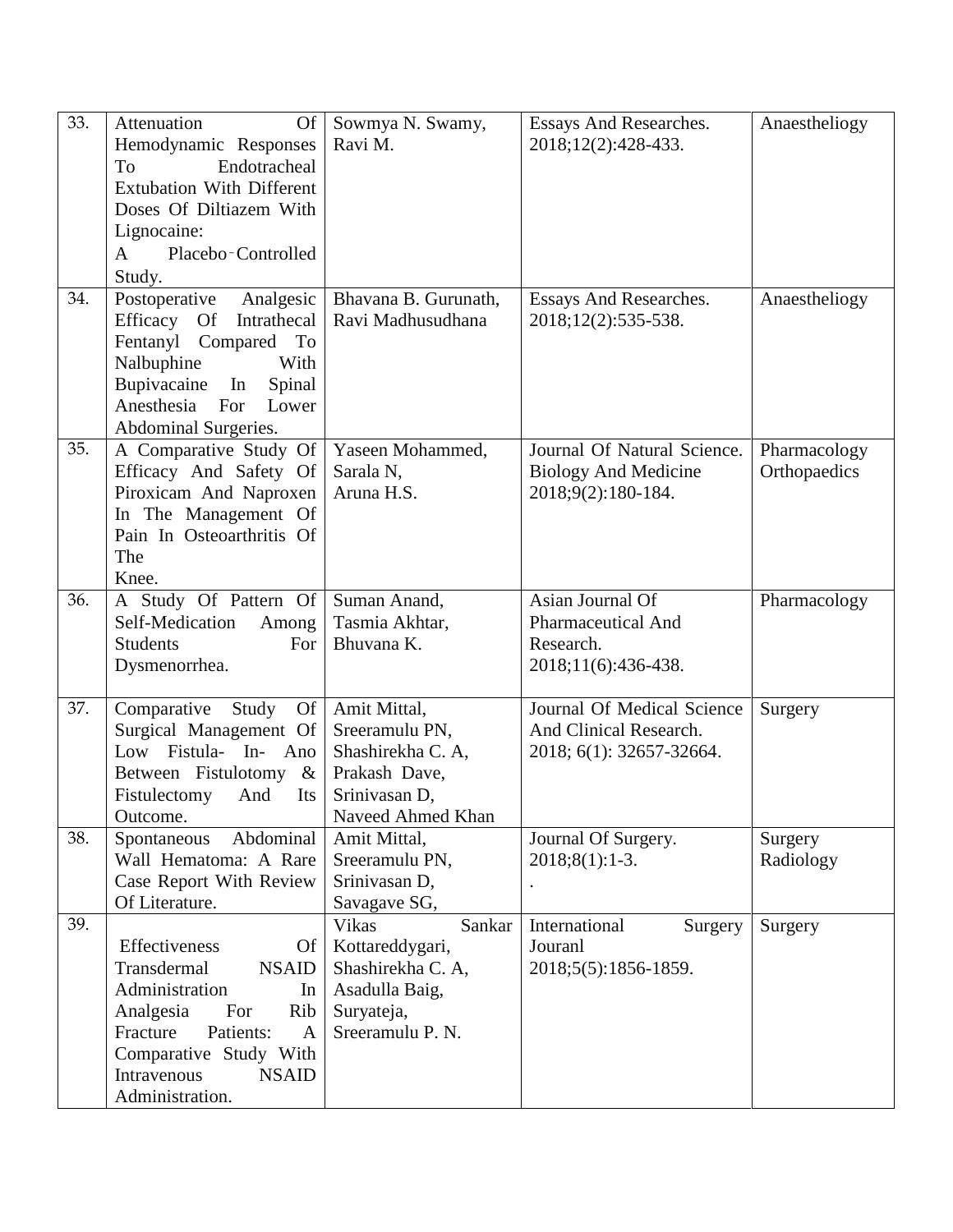| 40. | Ethics<br>Integrating<br>Into<br>The<br>Physiology<br>Curriculum: A Scale-Up<br>Study In Three Medical<br>Colleges In Karnataka,<br>South India.                                                       | Savitha D,<br>Geetha S,<br>Suam Bhaskar,<br>Sejil TV,<br>Vineetha Vittal,<br>Santu Ghosh, Prashanth<br>Kumar | Indian Journal Of Medical<br>Ethics. 2018 Oct;3(4).                                                 | Physiology                              |
|-----|--------------------------------------------------------------------------------------------------------------------------------------------------------------------------------------------------------|--------------------------------------------------------------------------------------------------------------|-----------------------------------------------------------------------------------------------------|-----------------------------------------|
| 41. | GSTP1 C.341C>T Gene<br>Polymorphism Increases<br><b>Of</b><br>Risk<br>Oral<br>The<br>Squamous Cell Carcinoma                                                                                           | Deepa Rajesh,<br>Sharath B,<br>T.N.Suresh,<br>Azeem S.M,<br>A.V.M.Kutty.                                     | Mutation Research/Genetic<br>Toxicology<br>And<br>Environmental<br>Mutagenesis.<br>2018; 83: 45-49. | Genome Lab<br>Pathology<br><b>ENT</b>   |
| 42. | Efficacy And Safety Of<br>Olmesartan<br>And<br>Hydrochlorothiazide<br>Versus Telmisartan And<br>Hydrochlorothiazide<br>In<br><b>Newly Diagnosed Patients</b><br>With Mild-To-Moderate<br>Hypertension. | Revathi Ramesh,<br>Sarala N,<br>P.N. Venkataranthamma                                                        | <b>Of</b><br>International<br>Journal<br>Pharmaceutical<br>Investigation.<br>2018;8(1):38-43        | Pharmacology<br>Medicine                |
| 43. | To Estimate The Level Of<br>Oxidative<br><b>Stress</b><br>Parameter<br>Among<br>Diabetic Persons<br>With<br>Squamous Cell Carcinoma<br>Of Oral Cavity: A Case<br>Control Study.                        | Shashidhar K.N,<br>Harsith Gowda K B,<br>Munilakshmi.U,<br>Hemalatha. A,<br>Vinay Babu. S,                   | American<br>Journal<br>Of<br>Cancer<br>Research<br>And<br>Reviews.<br>$2018; 2(7):1-8.$             | Biochemistry<br>Pathology<br><b>ENT</b> |
| 44. | A Proteomic Approach Of<br>Biomarker<br>Candidate<br>Discovery For Alcoholic<br>Liver Cirrhosis.                                                                                                       | Krishna<br>Sumanth<br>Nallagangula,<br>V Lakshmaiah,<br>C Muninarayana,<br>KV Deepa,<br><b>KN</b> Shashidhar | <b>Of</b><br>Journal<br>Circulating<br>Biomarker.2018; 7:1-7.                                       | Biochemistry                            |
| 45. | On<br>Causes<br>Awareness<br>Transmission<br>And<br><b>Of</b><br>Malaria In Rural Kolar Of<br>India:<br>Southern<br>A<br>Comparative Study.                                                            | Naresh Kumar S.J,<br>Ranganath B.G.                                                                          | International<br>Journal<br>Of<br>Community Medicine And<br>Public Health.<br>2018;5(7):2802-2806   | Community<br>Medicine                   |
| 46. | Correlates Of Secondhand<br>Smoke Exposure Among<br>Non-Smoking Youth (15-<br>24 Years) In India<br>Secondary Analysis From<br>Global Adult<br>Tobacco<br>Survey.2009-10.                              | Mahendra M,<br>Srikanta Kanungo,<br>Sitanshu Sekhar Kar,                                                     | Journal Of Family Medicine<br>And<br>Primary<br>Care.2018;7(1):111-117                              | Community<br>Medicine                   |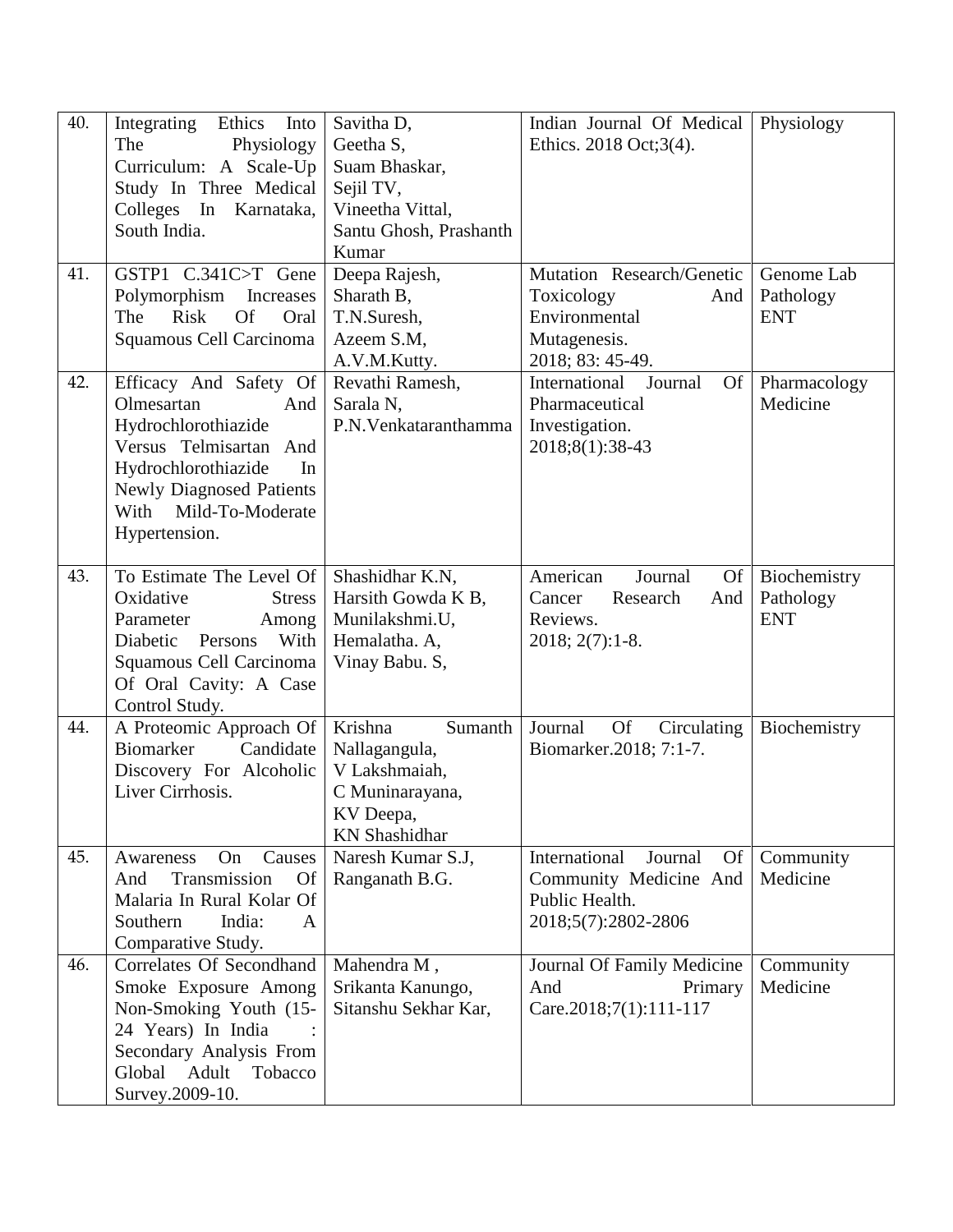| 47. | Xylene/Chloroform Free<br>Microwave<br><b>Tissue</b><br>Processing And Staining<br>A Non-Hazardous And<br>Time<br>Effective<br>Alternative.                                                                           | Swaroop Raj,<br>Divya C,<br>Harendra Kumar.                  | Clinical & Experimental<br>Pathology.<br>$2018;8(2):1-5$                                   | Pathology                  |
|-----|-----------------------------------------------------------------------------------------------------------------------------------------------------------------------------------------------------------------------|--------------------------------------------------------------|--------------------------------------------------------------------------------------------|----------------------------|
| 48. | Analysis<br>And<br>Image<br>Classifier<br>Using<br>Image<br>Neural<br><b>Network</b><br>With<br>Machine Learning<br>To<br>Perform<br>Differential<br>Leucocyte Count.                                                 | Swaroop Raj B V,<br>Divya C,<br>Smitha B.V.                  | Indian Journal Of Pathology<br>Research And Practice.<br>2018;7(2):772-775                 | Pathology                  |
| 49. | Comparison Of Estrogen<br>Receptor,<br>Progesterone<br>And<br>$Ki-67$<br>Receptor<br>Immunohistochemistry<br>Manual<br>Scoring Using<br>Method<br>And<br>Image<br>In<br><b>Breast</b><br>Analysis<br>Carcinoma Cases. | Swaroop Raj B V,<br>Harendhra Kumar M.L.                     | International<br>Journal<br>Of<br>Pathology.<br>2018;6(1):17-19                            | Pathology                  |
| 50. | Liquid<br>Dish<br>Wash<br>Solution - Can It Be An<br>Alternative In Future For<br>Expensive<br>The<br>And<br>Hazardous<br>Xylene<br>In<br>Hematoxylin And Eosin<br>Staining<br><b>Of</b><br>Paraffin<br>Sections.     | Swaroop Raj B V,<br>Divya C,<br>Harendra Kumar M L.          | Tropical<br>Journal<br><b>Of</b><br>Pathology<br>And<br>Microbiology.<br>2018:4(2):139-143 | Pathology                  |
| 51. | <b>Of</b><br>Comparative<br>Study<br>Intralesional<br>BCG And<br>PPD In The Treatment Of<br>Multiple<br>Cutaneous<br>Warts.                                                                                           | Rajashekar T.S,<br>Amulya R,<br>Sathish Suresh Kumar.        | Indian Journal Of Clinical<br>And<br>Experimental<br>Dermatology.<br>$2018;4(1):1-6$       | Dermatology                |
| 52. | <b>Imatinib Mesylate Induced</b><br>Lichenoid Drug Eruption<br>Masquerading As Small<br>Plaque Parapsoriasis.                                                                                                         | Rajashekar T S,<br>Shruthi Madhavi G,<br>Suresh Kumar K.     | International<br>Journal<br>Of<br>Research In Dermatology.<br>2018; 4(2):262-264.          | Dermatology                |
| 53. | Clinico-Etiological<br>A<br>Evaluation Of Hair Loss<br>In Rural Indian Children -<br>A Cross Sectional Study.                                                                                                         | Rajashekar T.S,<br>Amulya .R,<br>KNV Prasad,<br>Suresh Kumar | Indian Journal Of Clinical<br>And<br>Experimental<br>Dermatology.<br>2018;4(2):132-136.    | Dermatology<br>Paediatrics |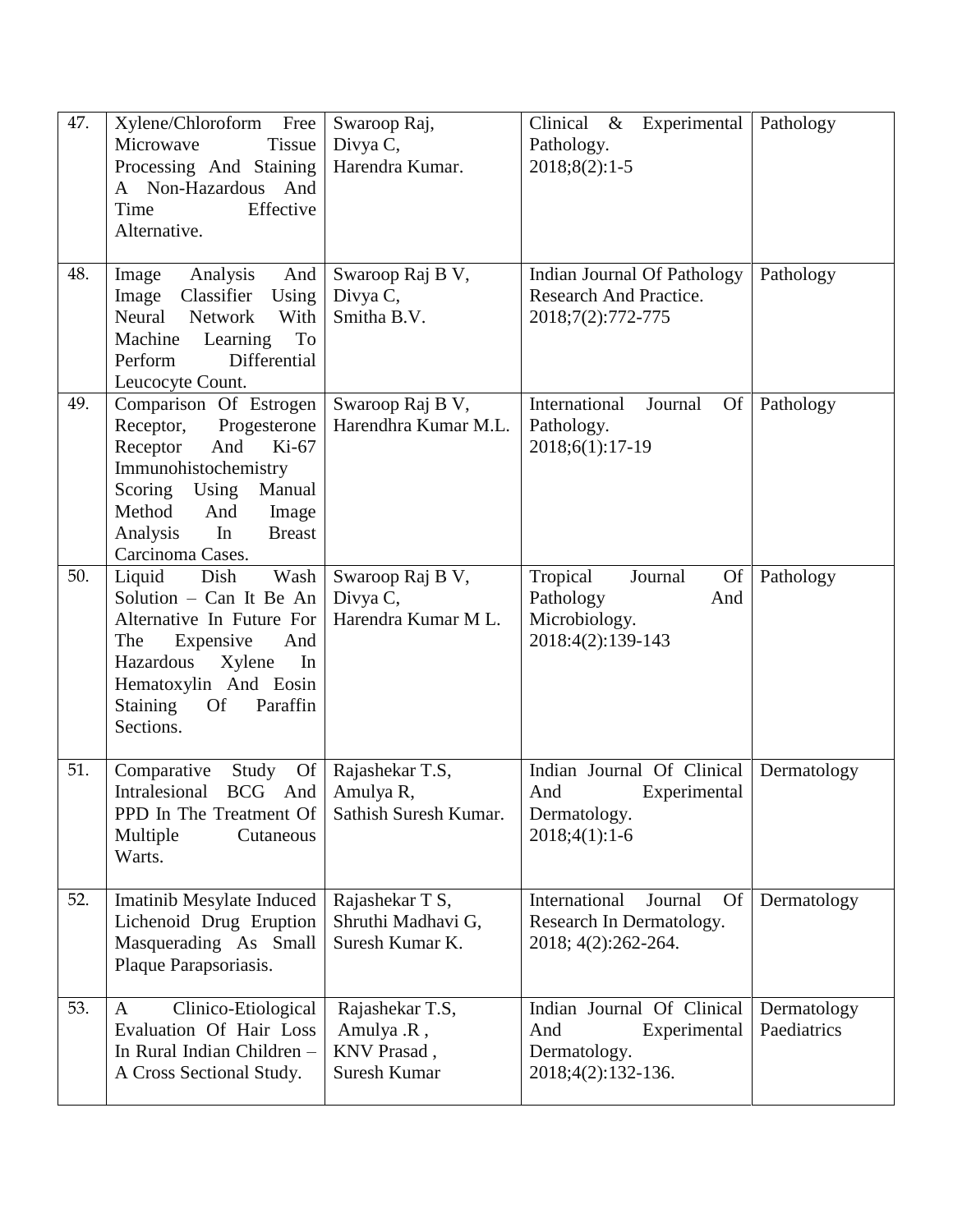| 54. | <b>Correlation Of Cytological</b><br>Grading In Lymphocytic<br>Thyroiditis With Thyroid<br>Hormones And Antibodies<br>- A Retrospective Study<br>In The Era Of Bethesda<br><b>Of</b><br>Thyroid<br>System<br>Reporting.    | S,<br>Supreetha<br>M<br>Hemalatha,<br>Shashidhar                                 | Journal Of Clinical<br>And<br>Diagnostic Research.<br>$2018 - 12(8):1 - 4$                                | Pathology                                 |
|-----|----------------------------------------------------------------------------------------------------------------------------------------------------------------------------------------------------------------------------|----------------------------------------------------------------------------------|-----------------------------------------------------------------------------------------------------------|-------------------------------------------|
| 55. | Primary Squamous Cell<br>Carcinoma<br><b>Of</b><br>Renal<br>Associated With<br>Pelvis<br>Calculi<br>Staghorn<br>Masquerading<br>As<br>Xanthogranulomatous<br>Pyelonephrit.                                                 | Shilpa M.D,<br>Kalyani R,<br>Manjunath G.N                                       | National<br><b>Of</b><br>Journal<br>Laboratory Medicine.<br>$2018$ ; 7(3): 4-6                            | Pathology                                 |
| 56. | <b>Of</b><br>Correlative<br>Study<br>Hyaluronic<br>Acid<br>And<br><b>YKL-40</b><br>With<br><b>Conventional Markers For</b><br>Cirrhosis Of Liver.                                                                          | Krishna Sumanth N,<br>Shashidhar K.N.<br>Lakshmaiah V,<br>Muninarayana C.        | <b>HSOA</b><br><b>Of</b><br>Journal<br>And<br>Gastroenterology<br>Hepatology Research.<br>$2018;3(1):2-6$ | Biochemistry<br>Medicine<br>Comm.Medicine |
| 57. | Evolution Of Proteomic<br>Biomarker For Chronic<br>Disease<br>Promise<br>Liver<br>Into Reality                                                                                                                             | Krishna Sumanth N,<br>Shashidhar K.N,<br>Lakshmaiah V,<br>Muninarayana C.        | Journal<br><b>Of</b><br>Circulating<br>Biomarkers.<br>2018;7;1-9                                          | Biochemistry<br>Medicine<br>Comm.Medicine |
| 58. | Role<br><b>Of</b><br>Apoproteins,<br>Lipoproteins,<br>Lactate,<br>Plasma<br>Magnesium,<br>Glycosylated<br>Glucose,<br>Hemoglobin<br>In<br>Oral<br>Squamous<br>Cell<br>Carcinoma:<br>$\mathbf{A}$<br>Case<br>Control Study. | Vignesh K,<br>Krishna Sumanth,<br>Shashidhar K N,<br>Hemalatha A,<br>Vinay Babu. | Research<br>Endocrinology<br>And Metabolism,<br>$2018;2-1-7$                                              | Biochemistry<br>Pathology<br><b>ENT</b>   |
| 59. | Preanalytical<br>Variables<br>And Its Impact On Total<br>Quality Management Of<br>Clinical<br>Biochemistry<br>$\mathbf{A}$<br>Tertiary<br>Laboratory-<br>Referral Rural<br>Hospital<br>Study.                              | Munilakshmi U,<br>Shashidhar K.N,<br>Susanna T.Y.                                | International<br>Of<br>Journal<br>Clinical Biochemistry And<br>Research.<br>2018;5(3):467-472             | Biochemistry                              |
| 60. | Quality Of Life In Elderly<br>Type 2 Diabetes Mellitus<br>Patienst<br>With<br>Mild<br>Cognitive Impairment.                                                                                                                | Suhas A,<br>Vidyasagar CR,<br>Venkataranthamma PN,<br>Patil NJ                   | International<br>Journal<br><b>Of</b><br>Recent Scientific Research<br>2018;9(3):24925-24928.             | Medicine<br>Integrative<br>Medicine       |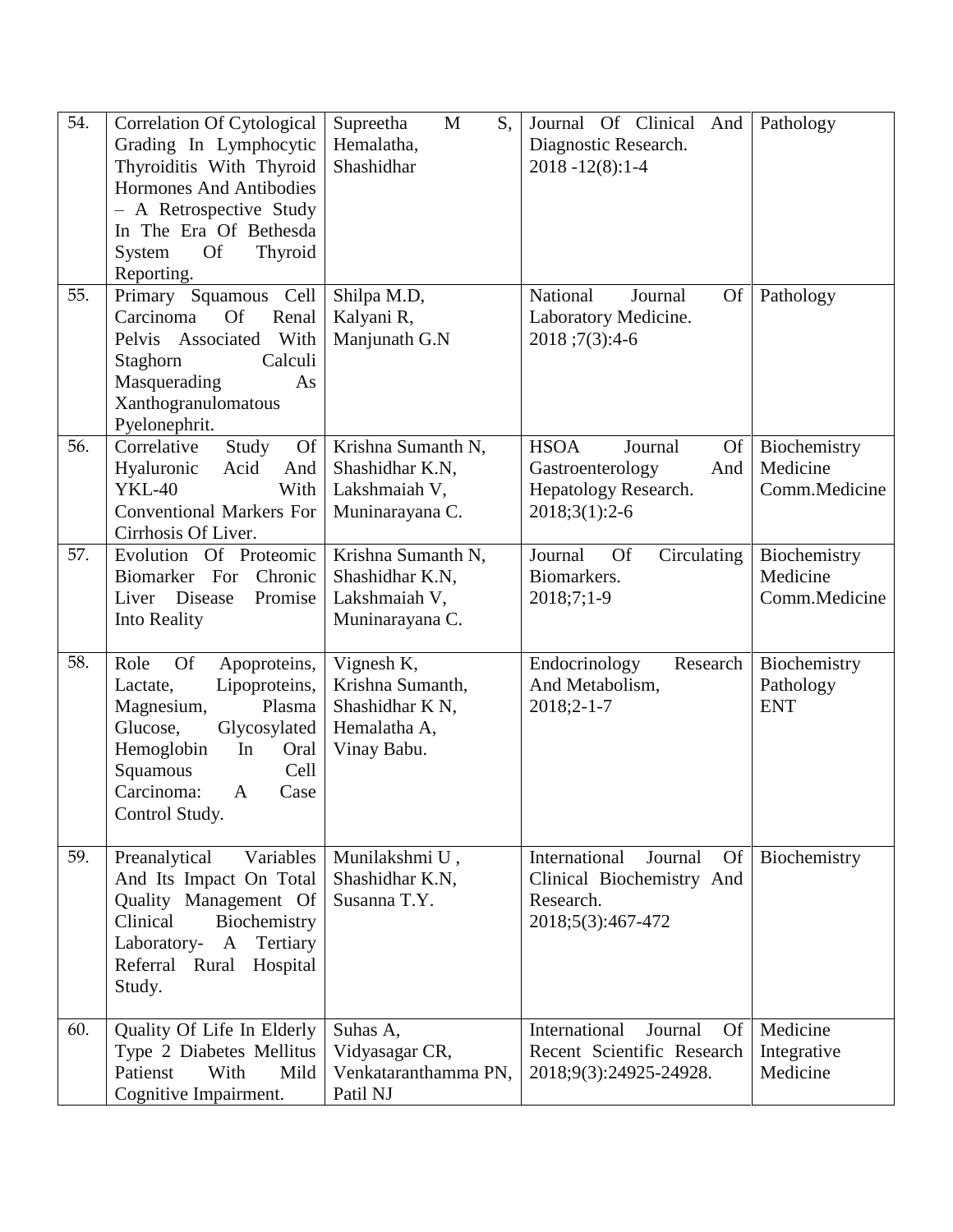| 61.<br>62. | Hba1c As A Predictor Of<br>Left Ventricular Diastolic<br>Dysfunction (LVDD) In<br><b>Type 2 Diabetic Patients</b><br>C-Fos<br>Oncogene<br>And<br>R175H<br>Mutant<br>P <sub>53</sub><br>Regulate Expression<br><b>Of</b><br>Nucleophosmin<br>Implicating<br>Cancer<br>Manifestation. | Srinivasa S.V,<br>Modugula S.<br>Naga Swetha,<br>Abhishek<br>Kumar<br>Verma,<br>Prabhakar K.<br>Parijat Senapati,<br>Suchismita Dey,<br>Deepthi Sudarshan,<br>Sadhan Das,<br>Manoj Kumar,<br>Stephanie Kaypee,<br>Azeem Mohiyuddin, | International<br>Journal<br>Of<br><b>Internal Medicine</b><br>$2018; 7(1): 4-7$<br>Federation<br><b>Of</b><br>European<br><b>Biochemical Societis.</b><br>2018;Do:10.1111/Febs.1462 | Medicine<br><b>ENT</b>      |
|------------|-------------------------------------------------------------------------------------------------------------------------------------------------------------------------------------------------------------------------------------------------------------------------------------|-------------------------------------------------------------------------------------------------------------------------------------------------------------------------------------------------------------------------------------|-------------------------------------------------------------------------------------------------------------------------------------------------------------------------------------|-----------------------------|
|            |                                                                                                                                                                                                                                                                                     | Gopinath<br>S.<br>Kodaganur,<br>Tapas K. Kundu.                                                                                                                                                                                     |                                                                                                                                                                                     |                             |
| 63.        | A Five Year Analysis Of<br>Sudden Death Cases At A<br>Tertiary Care Hospital In<br>South<br>India-A<br>Post-<br>Mortem Study.                                                                                                                                                       | Hajra K Mehdi,<br>Kalyani Raju,<br>CV Raghuveer.                                                                                                                                                                                    | Journal Of Clinical<br>And<br>Diagnostic Research.<br>2018;12(3):06-09                                                                                                              | Pathology                   |
| 64.        | Haemangioma Of Cervix -<br>A Case Report                                                                                                                                                                                                                                            | Manan B Shah,<br>Kalyani Raju.                                                                                                                                                                                                      | Journal Of Clinical<br>And<br>Diagnostic Research,<br>2018;12(10):04-05                                                                                                             | Pathology                   |
| 65.        | Fibrillation<br>Atrial<br>Associated<br>Genetic<br>PITX2<br>Near<br>Variation<br>Gene Increases The Risk<br>Of Preeclampsia                                                                                                                                                         | Usha Rani,<br>Praveen<br>Kumar,<br>Munikrishna M,<br>Deepa Rajesh,                                                                                                                                                                  | Pregnancy Hypertension.<br>2018;13:214-217                                                                                                                                          | Genome Lab<br><b>OBG</b>    |
| 66.        | Urinary Congophilia<br>In<br>Preeclampsia: Experience<br>From A Rural Tertiary-<br>Care Hospital In India.                                                                                                                                                                          | Nagarajappa C,<br>Rangappa SS,<br>Suryanarayana R,<br>Balakrishna S.                                                                                                                                                                | Pregnancy Hypertension.<br>2018;13:83-86                                                                                                                                            | Comm.Medicine<br>Genome Lab |
| 67.        | <b>Outcome Of Compartment</b><br>Of<br>Resection<br>Locally<br>Advanced<br>Cancers<br>Oral<br>Extending<br>To<br>Infratemporal Fossa:<br>$\mathbf{A}$<br>Tertiary Rural Hospital<br>Experience.                                                                                     | Mohiyuddin SMA,<br>Harsha P,<br>Maruvala S,<br>Sumanth KR,<br>Suresh TN,<br>Manjunath GN,<br>Sagayaraj A,<br>Mohammadi K,<br>Babu AP,<br>Deo RP.                                                                                    | European Archive Of Oto-<br>Rhno-Larynglogy.<br>2018<br>Nov;275(11):2843-<br>2850                                                                                                   | <b>ENT</b><br>Pathology     |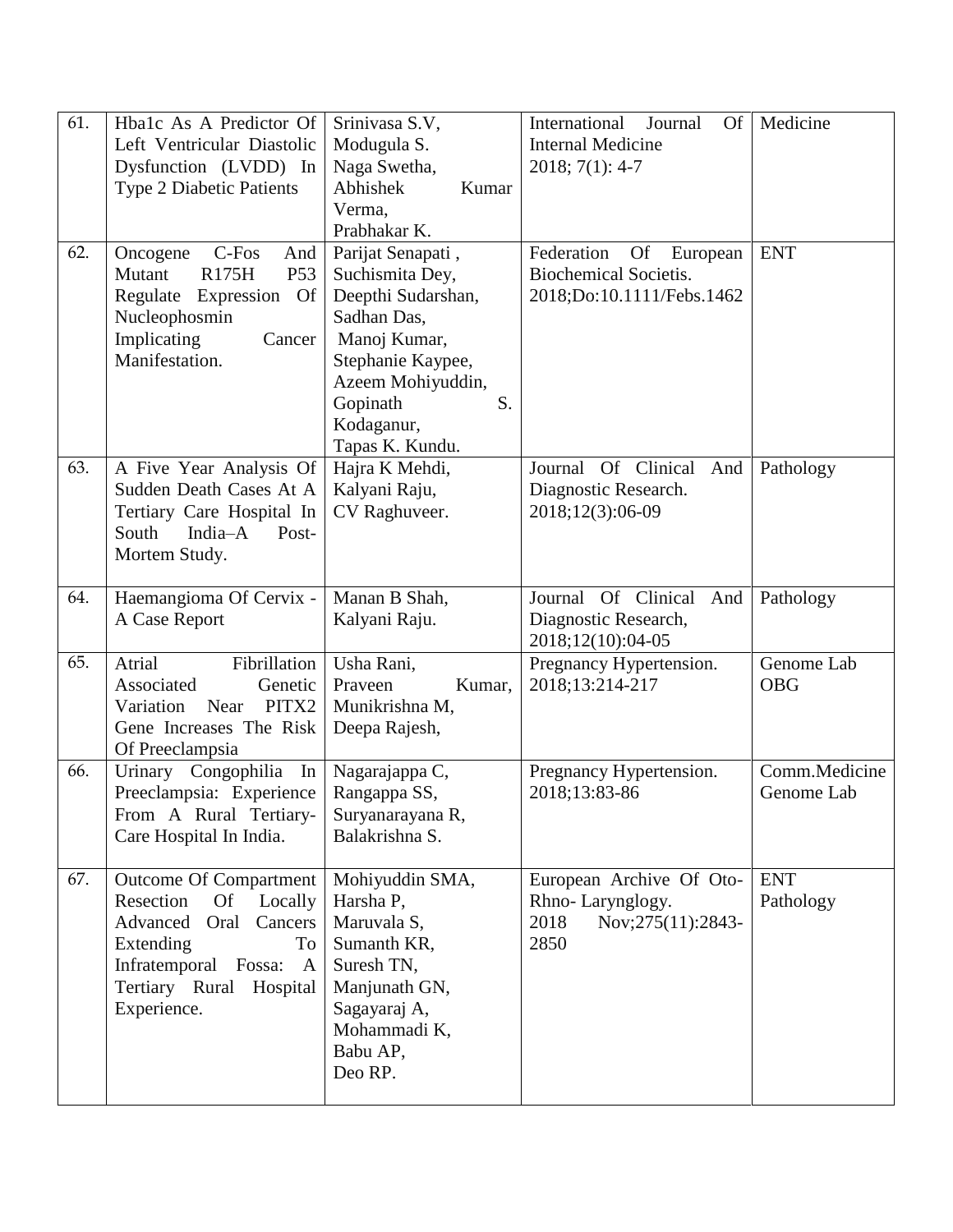| 68. | <b>Evaluation Of Mucociliary</b>                     | Abhimanyu            | Indian<br>Of<br>Journal          | <b>ENT</b>             |
|-----|------------------------------------------------------|----------------------|----------------------------------|------------------------|
|     | In<br>Maxillary<br>Activity                          | Kadapathri,          | Otolaryngology And Head          |                        |
|     | Antra In Patients With                               | <b>SM</b><br>Azeem   | & Neck Surgery.2018; 71          |                        |
|     | Squamous Cell Carcinoma                              | Mohiyuddin.          | $(3), 2082 - 2086$               |                        |
|     | <b>Of</b><br><b>Buccal</b><br>Mucosa                 |                      |                                  |                        |
|     | Undergoing<br>Post-                                  |                      |                                  |                        |
|     | Operative Radiotherapy.                              |                      |                                  |                        |
| 69. | A Review On Association                              | Pravallika Pagadala, | Journal Of Clinical And          | Physiology             |
|     | Air<br>Pollution<br><b>Of</b><br>And                 | Sharvani Nerella,    | Diagnostic Research,             |                        |
|     | On<br><b>Biomass</b><br>Fumes                        | Nandini              | 2018; L-12(10):01-04.            |                        |
|     | Respiratory System.                                  | Chandrashekhar       |                                  |                        |
|     |                                                      | Murikipudi Ramesh    |                                  |                        |
| 70. | Bond-Linked<br>Hydrogen                              | T Ramasarma,         | Molecular<br>Cellular<br>And     | Cell<br><b>Biology</b> |
|     | Pathways Of Peptide Units                            | Ds.Vaigundan.        | Biochemistry. 2018               | And<br>Molecular       |
|     | And Polar Groups Of Amino                            |                      |                                  | Genetics               |
|     | Acid Residues Suitable For                           |                      |                                  |                        |
|     | Transfer<br>In<br>Electron<br>Cytochrome C Proteins. |                      |                                  |                        |
| 71. | Alternative<br>Pathway                               | T Ramasarma,         | Biochemical<br>And               | Cell<br><b>Biology</b> |
|     | Linked<br>Hydrogen<br>By                             | D.Vaigundan.         | Biophysical<br>Research          | And<br>Molecular       |
|     | <b>Bonds Connects Heme-Fe</b>                        |                      | Communication                    | Genetics               |
|     | Of Cytochrome C With                                 |                      | $2018:1-3.$                      |                        |
|     | Subunit<br>II-Cua<br><b>Of</b>                       |                      |                                  |                        |
|     | Cytochromea.                                         |                      |                                  |                        |
| 72. | Clinical<br>Evaluation<br><b>Of</b>                  | Threja CK,           | Indian<br>Journal<br><b>Of</b>   | Anaesthesilogy         |
|     | Addig Fentanyl Versus                                | Ravi M,              | Anesthesia And Analgesia.        |                        |
|     | Dexmedtetomidine<br>To                               | Dinesh K,            | 2018;5(9):1557-1563              |                        |
|     | Intrathecal<br>Isobaric                              | Nikila               |                                  |                        |
|     | Levobupivacaine<br>On                                | Devrayasamudram      |                                  |                        |
|     | Spinal<br><b>Block</b>                               |                      |                                  |                        |
|     | Charecteristics In Patients                          |                      |                                  |                        |
|     | Scheduled<br>For<br>Lower                            |                      |                                  |                        |
|     | <b>Abdominal Surgeries.</b>                          |                      |                                  |                        |
| 73. | Comparative<br>Study Of                              | Kiran N,             | Indian<br><b>Of</b><br>Journal   | Anaesthesilogy         |
|     | Intrathecal<br>Bupivacaine                           | Nikila D,            | Anesthesia And Analgesia.        |                        |
|     | Midazolam<br>0.5%<br>With                            | Ravi M,              | 2018;5(8):1401-1406              |                        |
|     | And<br>Bupivacaine<br>2mg                            | Dinesh K.            | Anaesthesilogy                   |                        |
|     | With<br>Clonidine<br>0.5%                            |                      |                                  |                        |
|     | 50mg For Postoperative                               |                      |                                  |                        |
|     | Analgesia<br>In<br>Infra-                            |                      |                                  |                        |
|     | <b>Umbilical Surgeries.</b>                          |                      |                                  |                        |
| 74. | Prescription Audit At A                              | Smitha Rai,          | National<br>Journal<br><b>Of</b> | Pharmacology           |
|     | Tertiary Care Teaching                               | Bhuvana K,           | Physiology, Pharmacy And         |                        |
|     | Hospital.                                            | Sowmya C,            | Pharmacology.                    |                        |
|     |                                                      | Sahana H V,          | 2018;8(9):1271-1274              |                        |
|     |                                                      | Mohammed Yaseen      |                                  |                        |
|     |                                                      |                      |                                  |                        |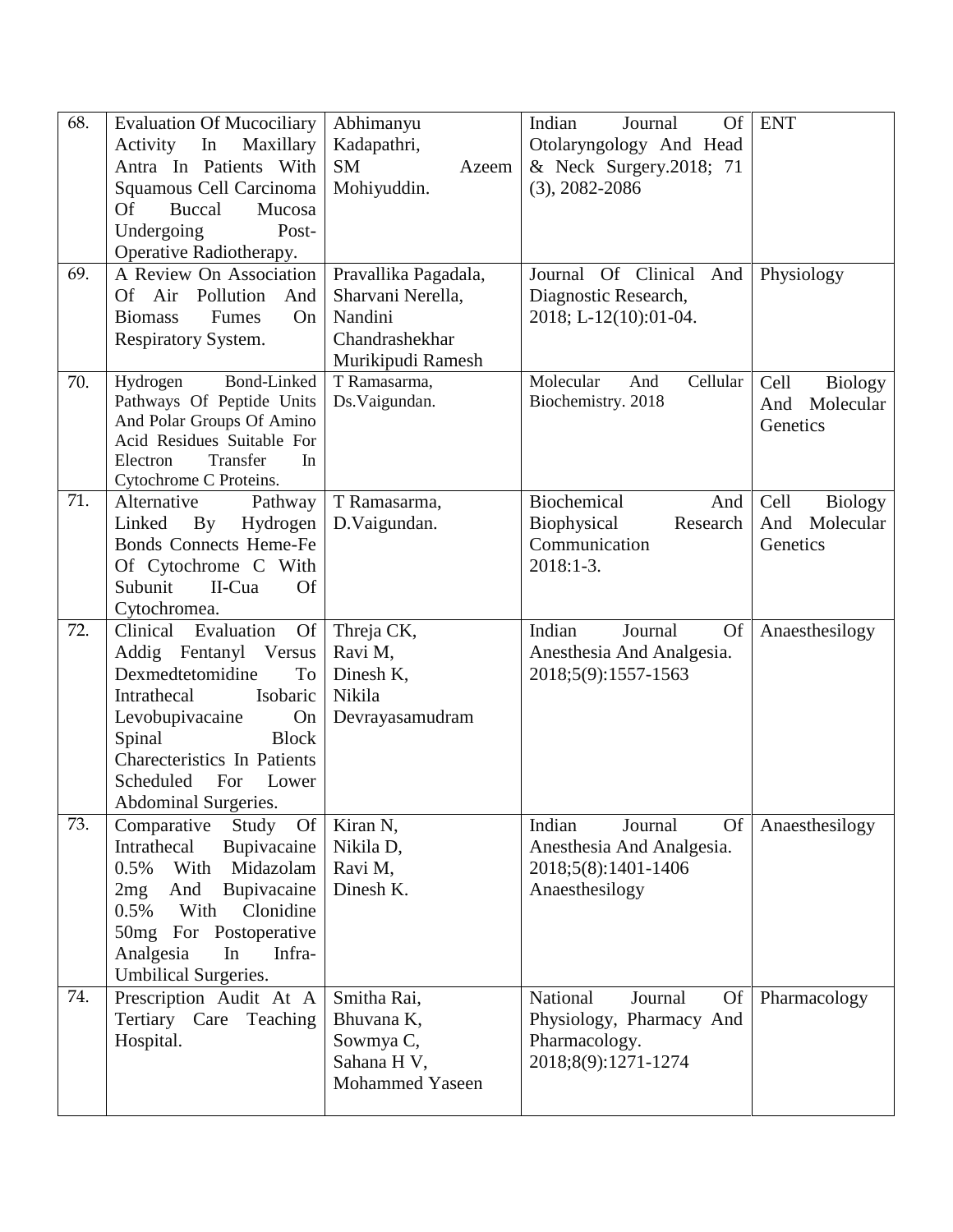| 75. | Study On Umbilical Cord<br><b>Blood</b><br>Arterial<br>Gas<br>Analysis And Cord Blood<br>Lactate<br>Levels<br>As<br>Predictors For Adverse<br>Neonatal<br>Outcome:<br>An<br>Observational Study. | Suman S P,<br>Sukanya,<br>Suman R<br>Carolin<br>Elizabeth<br>George. | International<br>Journal<br><b>Of</b><br>Reproduction,<br>Contraception,<br>Obstetrics<br>And Gynecology<br>2018;7(4):1494-1500 | <b>OBG</b>            |
|-----|--------------------------------------------------------------------------------------------------------------------------------------------------------------------------------------------------|----------------------------------------------------------------------|---------------------------------------------------------------------------------------------------------------------------------|-----------------------|
| 76. | Clinicopathological Study<br>Of Uterine Leiomyomas<br>In Hysterectomy<br>Specimens;<br>$\mathbf{A}$<br>Retroseptive Study.                                                                       | Priyadarshini,<br>Gomathy. E.                                        | International Research Of<br><b>Advanced Research.</b><br>2018;6(2):571-576                                                     | <b>OBG</b>            |
| 77. | Feto Maternal Outcome In<br>Patients With Couvelaire<br>Uterus 3 Years Study.                                                                                                                    | Sunanda,<br>Shruthi T,<br>Sheela SR.                                 | International<br>Journal<br><b>Of</b><br>Reproduction,<br>Contraception,<br>Obstetrics<br>And Gynecology<br>2018;7(2):503-507   | <b>OBG</b>            |
| 78. | <b>Series</b><br>Case<br>$\mathbf{A}$<br>Retrospective Study<br><b>Of</b><br>Pregnancy Outcome With<br>Uterine Fibroid.                                                                          | Shilpi,<br>Sheela SR,<br>Sreeramulu                                  | Journal Of South Asian<br>Federation Of Obstetrics<br>And Gynecology.<br>2018;10 (2):92-97.                                     | <b>OBG</b><br>Surgery |
| 79. | A Comparative Study Of<br>Maternal<br>Outcomes<br>Vaccum<br><b>Between</b><br>Extraction<br>Andoutlet<br>Forceps Delivery.                                                                       | Shilpi,<br>Munikrishna,<br>Sheela<br>SR.                             | Journal Of South Asian<br>Federation Of<br>Obstetrics<br>And Gynecology. 2018;                                                  | <b>OBG</b>            |
| 80. | Septate Uterus: Incidental<br>Finding In Multiparous<br>Woman With Breech With<br>Obstetric<br>History<br>Bad<br>Who Had An Emergency<br>Caesarean                                               | Shilpi,<br>Sheela SR,<br>Sreeramulu.                                 | Journal<br>Asian<br><b>Of</b><br>South<br>Federation<br>Of Obstetrics<br>And<br>Gynecology.<br>$2018;7(6)$ :                    | <b>OBG</b><br>Surgery |
| 81. | Sectional<br>A<br>Cross<br>Study<br>Postmortem<br>On<br>Skull Vault<br>Closure Of<br><b>Sutures</b>                                                                                              | Kumar M G R,<br>Kiran J.                                             | Indian Journal Of Forensic<br>Medicine And Toxicology.<br>2018; 12(2):101-107.                                                  | Forensic<br>Medicine  |
| 82. | Histopathological<br>Spectrum Of Lesions In<br>Women<br>With<br>Postmenopausal Bleeding.                                                                                                         | Geetha S,<br>Vasudev V,<br>Rejani K.                                 | Indian Journal Of Pathology<br>And Oncology.<br>2018; 5(2):326-331.                                                             | Pathology             |
| 83. | <b>Study Of Various Nuclear</b><br>Papillary<br>Features<br><b>Of</b><br>Carcinoma<br>Thyroid<br>In<br>Other Thyroid Lesions.                                                                    | Manjula K,<br>Prasad CSBR,<br>Harendrakumar ML.                      | <b>Of</b><br>Diagnostic<br>Journal<br>Pathology And<br>Oncology,<br>July-September,<br>2018;<br>$3(3):141-144.$                 | Pathology             |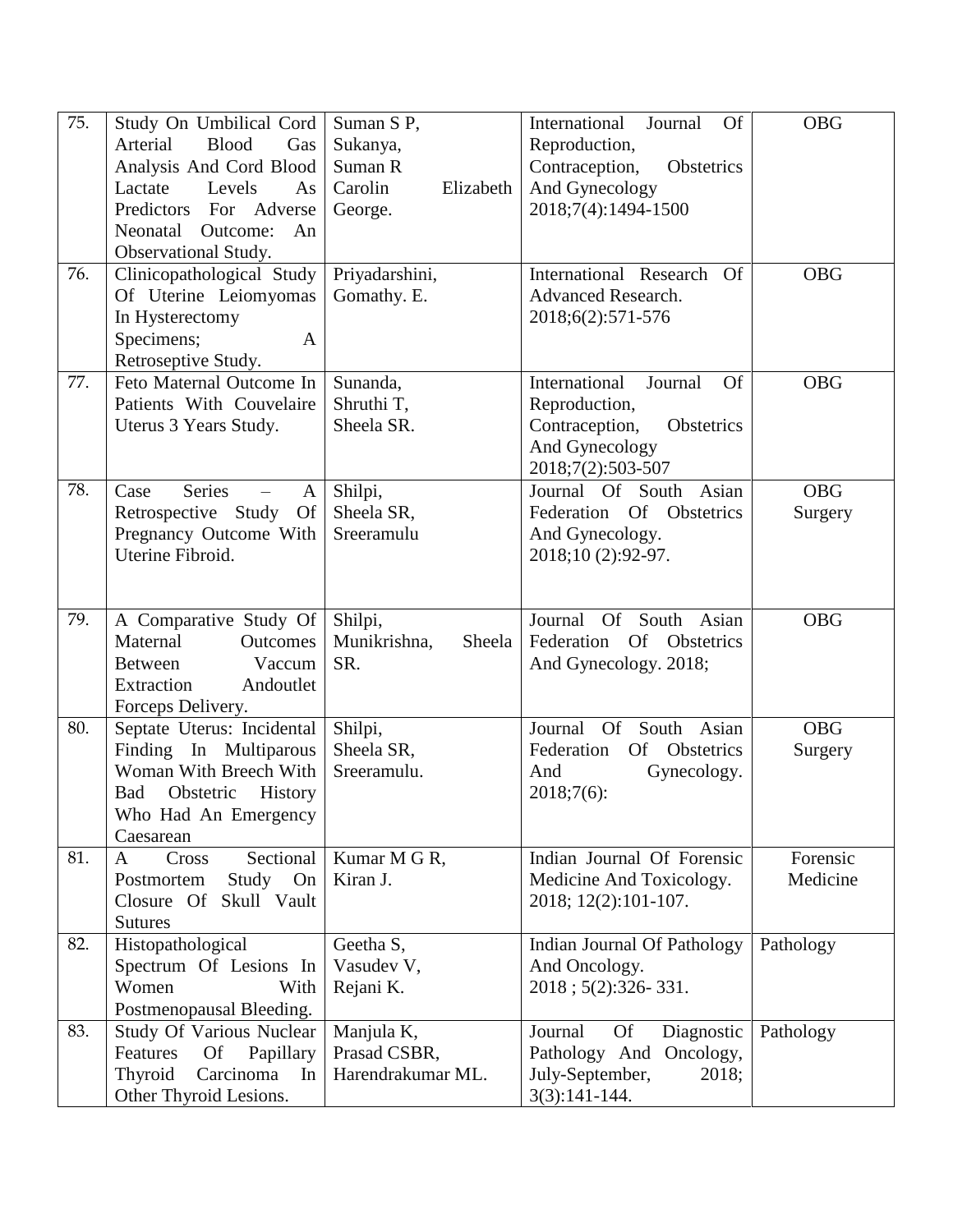| 84. | Clinicopathological Study<br>Primary<br>Of<br>Epithelial<br>Tumours<br>Malignant<br><b>Of</b><br>Thyroid<br>Gland<br>In<br>$\mathbf{A}$<br>Tertiary<br>Care<br>Centre,<br>Kolar.    | Pradeep MV,<br>Manjula K,<br>Prasad CSBR.                                                              | Indian<br>Journal<br>Of<br>Pathology: Research<br>And<br>Practice 2018; Vol 7(6):<br>Pages 792-796. | Pathology                                 |
|-----|-------------------------------------------------------------------------------------------------------------------------------------------------------------------------------------|--------------------------------------------------------------------------------------------------------|-----------------------------------------------------------------------------------------------------|-------------------------------------------|
| 85. | Of<br>Dimorphic<br>Study<br>Anemia In Adults With<br>Reference<br><b>To</b><br><b>Basic</b><br>Etiology.                                                                            | Deepthi.A,<br>Prasad CSBR,<br>Raghavendra B. N                                                         | Indian Journal Of Pathology<br>And<br>Oncology<br>2018;<br>$5(1):61-66.$                            | Pathology                                 |
| 86. | Comparison<br>Of Optical<br>Coherence<br>Tomography<br>And Humphrey Visual<br>Field In Early Glaucoma<br>Diagnosis-Observational<br>Study                                           | Usha BR,<br>Kanthamani,<br>Meghana Reddy C,<br>Nithya J,<br>Babu                                       | Ophthalmology And Allied<br>Health Science.<br>2018;4(2):154-159                                    | Ophthalmology                             |
| 87. | And<br>Trabeculectomy<br>Trabecular Aspiration To<br>Pseudoexfoliation<br>Treat<br>Glaucoma: A Randomised<br>Control Trial.                                                         | Usha BR,<br>Kanthamani,.<br>Meghana Reddy C                                                            | Ophthalmology And Allied<br>Health Science.<br>2018;4(2):144-147                                    | Ophthalmology                             |
| 88. | Randomized<br>Trial<br>$\overline{A}$<br>Comparing<br>Effect<br><b>Of</b><br>Yoga And Exercises On<br>Quality Of Life In Among<br>Nursing Population With<br>Chronic Low Back Pain. | Nitin J Patil,<br>R Nagaratna,<br>Padmini Tekur,<br>PV Manohar,<br>Hemant Bhargav,<br>Dhanashri Patil. | International<br>Journal<br>Of<br>Yoga.<br>2018;11(3):208-214                                       | Integrative<br>Medicine<br>Orthopaedics   |
| 89. | Clinical<br>And<br>Microbiological Profile Of<br>Patients<br>With<br>Acute<br>Febrile Illness Attending   M. Mahendra.<br>A Tertiary Care Hospital<br>In South India.               | N. Arvind,<br>K. Prabhakar,<br>N. Savitha,                                                             | <b>Of</b><br>Pure<br>Journal<br>And<br>Microbiology<br>Applied<br>12(2):757-763                     | Microbiology<br>Medicine<br>Comm.Medicine |
| 90. | Evaluation<br>Of<br>Microscopy, Culture And<br>The<br><b>PCR</b><br>Assay<br>In<br>Diagnosis<br><b>Of</b><br>Extrapulmonary<br>Tuberculosis.                                        | Sagar Mali,<br>P.M. Beena,<br>N. Arvind,                                                               | Journal<br><b>Of</b><br>Pure<br>And<br>Applied<br>Microbiology.<br>2018;12(2):871-877               | Microbiology                              |
| 91. | Assessing Thyroid Profile<br>Patients Diagnosed<br>In<br>With Metabolic Syndrome<br>As Per IDF Criteria.                                                                            | Vidyasagar,<br>Sankath.                                                                                | Journals Of Evidence Based<br>Medicine & Health Care<br>2018;5(49):3397-3401                        | Medicine                                  |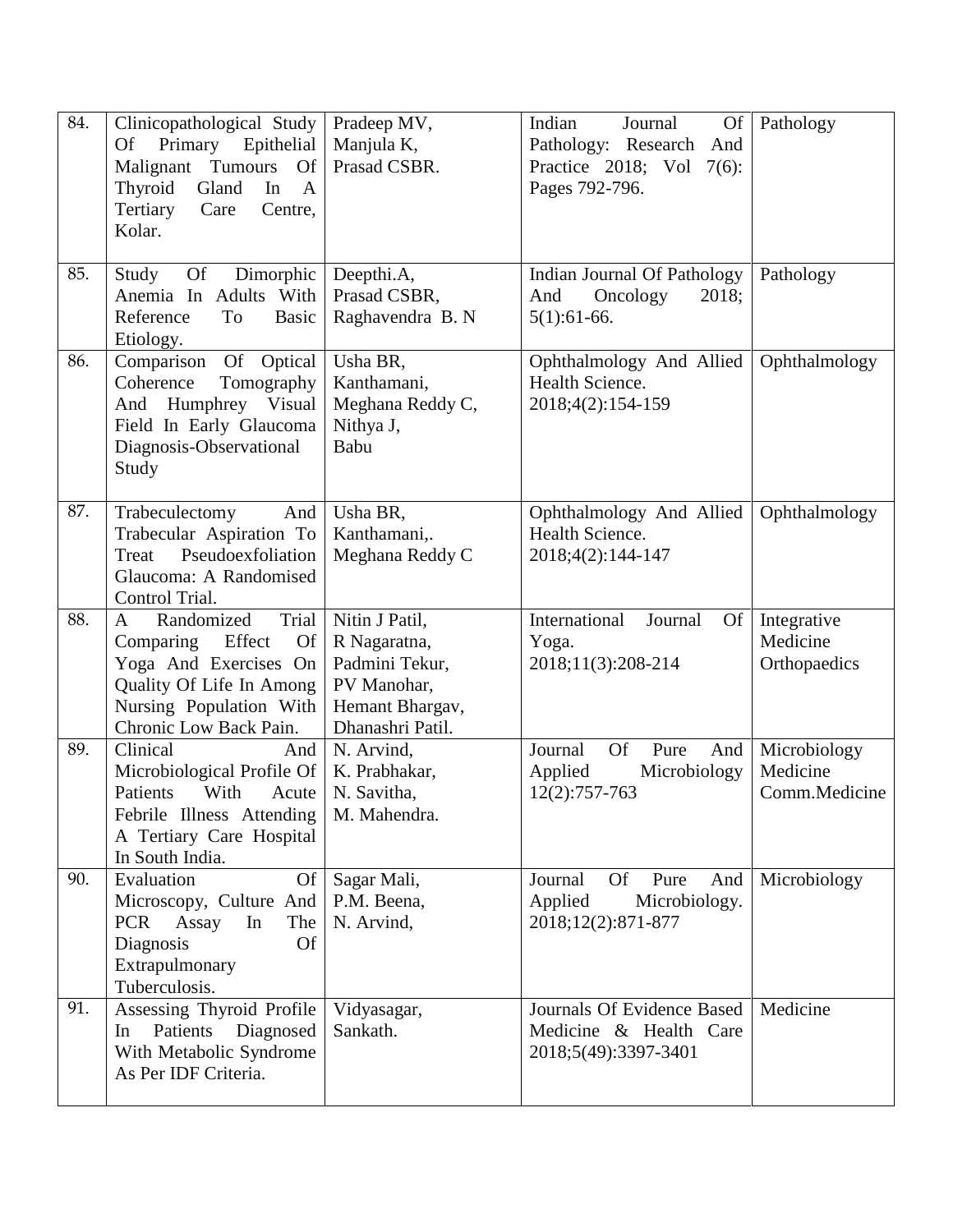| 92.  | Study Of Serum Mean<br>Volume<br>Platelet<br>In<br><b>Ischaemic Stroke Patients.</b>                                                                                                       | Maharaj L.<br>S. Y. M.                                                                                | Journal Of Evidence Based  <br>Medicine And Healthcare.                                                          | Medicine       |
|------|--------------------------------------------------------------------------------------------------------------------------------------------------------------------------------------------|-------------------------------------------------------------------------------------------------------|------------------------------------------------------------------------------------------------------------------|----------------|
|      |                                                                                                                                                                                            | Lakshmaiah V,<br>Prabhakar K.                                                                         | $2018;5(48)$ .                                                                                                   |                |
| 93.  | Gelatinase<br>Neutrophil<br>Associated<br>Lipocalin<br>(NGAL), An Early Marker<br>Urinary<br>Tract<br>For<br>Infection<br>And<br>Acute<br>Kidney Injury                                    | U. Munilakshmi,<br>K.N. Shashidhar,<br>Muninarayana,<br>$C_{\cdot}$<br>Madhavi Reddy<br>V. Lakshmaiah | Asian<br>Journal<br>Of  <br>Biochemistry.<br>2018;13(1):15-21                                                    | Medicine       |
| 94.  | Auditory Function And<br>Quality Of Life Inpatients<br>Receiving<br>Cisplatin<br>Chemotherapyin<br>Head<br>And Neck Cancer: A Case<br>Series Follow-Up Study                               | Kalyanam B,<br>Sarala,<br>$\mathbf N$<br>Azeem<br>Mohiyuddin SM,<br>Diwakar R.                        | Journal Of Cancer Research   Pharmacology<br>And<br>Therapeutics,<br>2018;14:1099-104                            |                |
| 95.  | Study<br>Of<br>Serum<br>Homocystein Levels<br>In<br>Preeclampsia<br>And<br>Its<br>Maternal<br>And<br>Fetal<br>Outcome                                                                      | Nagajyothi S,<br>Sheela SR,<br>Shashidhar KN                                                          | Indian Journal Of Obstetrics<br>And Gynaecology.<br>2018; 6(3):251-262                                           | <b>OBG</b>     |
| 96.  | The Impact Of Routine<br>Non-Suction<br>Open<br>Drainage<br>Fluid<br>On<br>Accumulation<br>After<br>Thyroid<br>Surgery:<br>$\mathbf{A}$<br>Prospective Randomized<br><b>Clinical Trial</b> | Sreeramulu P. N,<br>Krishna Prasad K,<br>Balakrishna T. V,<br>Karthik Hareen T. V.<br>K.              | Journal<br>European<br>Of<br><b>Biomedical</b><br>And<br>Pharmaceutical Sciences.<br>2018;5(2):481-485           | Surgery        |
| 97.  | Diathermy Versus Scalpel<br>Elective<br>Incisions<br>In<br>Abdominal<br>Surgery:<br>A<br><b>Comparative Study</b>                                                                          | Vikranth S.<br>Nandurkar,<br>Mohan<br>Kumar K,<br>Prakash M, Suma S.                                  | International<br>Surgery<br>Journal.<br>2018;5(9): 3124-3128                                                     | Surgery        |
| 98.  | Perianal Fibroma: A Rare<br>Encounter!! Case Report<br>With<br>Review<br><b>Of</b><br>Literature                                                                                           | Vijaykumar<br>S,<br>Bhaskaran. A,<br>Pavan,<br>Paul Dhinakaran.                                       | Journal Of Medical Science<br>And Clinical Research.<br>2018;6(1): 31957-31958                                   | Surgery        |
| 99.  | Small-Groups<br>Application-Based<br>Learning<br>Approach<br>(SABLA): From Pilot To<br>Curricular<br>Change<br>In<br>Physiology                                                            | M. S. Vinutha Shankar,<br>Karthiyanee Kutty,<br>Thomas Chacko.                                        | Indian<br>Journal<br><b>Of</b><br>Physiology<br>And<br>Pharmacology.<br>2018; 62(4):479-482                      | Physiology     |
| 100. | An Unusual Case Of Pre-<br><b>Auricular Myiasis</b>                                                                                                                                        | Abhinaya Shivakumar,<br>Dinesh<br>Kumar<br>Sathanantham.                                              | American<br><b>Of</b><br>Journal<br>Otolaryngology And Head<br>And<br><b>Neck</b><br>Surgery.<br>$2018;1(3):1-2$ | Anesthesiology |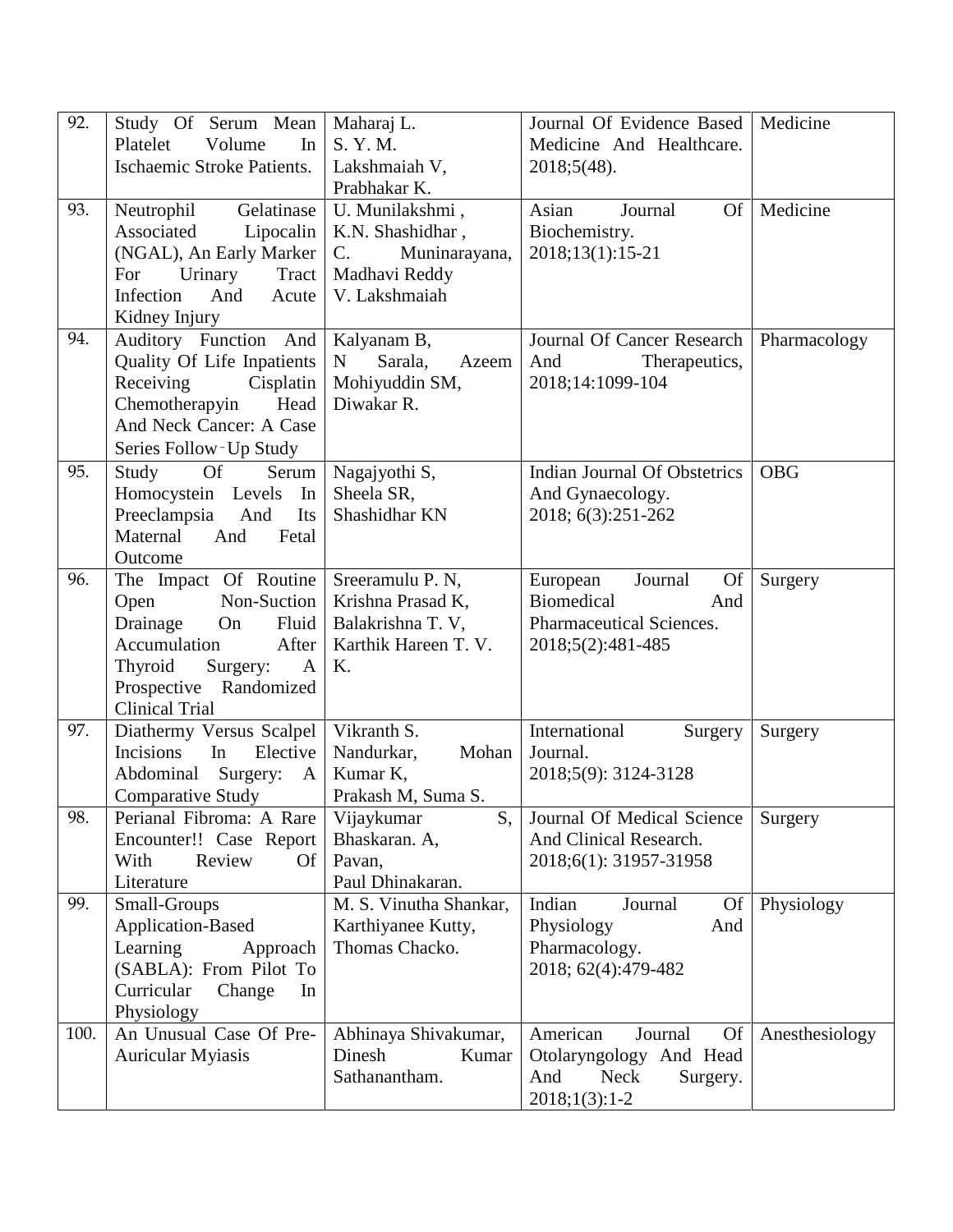| 101. | Tuberculosis Of Breast -             | Nemalidinne Keerthi,                  | <b>JSM Clinical Case Report</b>       | Surgery         |
|------|--------------------------------------|---------------------------------------|---------------------------------------|-----------------|
|      | A Case                               | Mohan Kumar K,                        | $2018;6(2):1-3$                       |                 |
|      | With Literature<br>Report            | Raghupathi, Prakash                   |                                       |                 |
|      | Review                               | Μ,                                    |                                       |                 |
|      |                                      | Sreeramulu PN                         |                                       |                 |
| 102. | Huge Right Breast Lump               | Krishnaprasad,                        | International<br>Surgery              | Surgery         |
|      | In Male: A Diagnostic                | Sandeep<br>Reddy,                     | Journal.                              |                 |
|      | Dilemma<br>As                        | Sreeramulu P. N,                      | 2018;5(5): 1940-1942                  |                 |
|      | Gynecomastia<br><b>Or</b>            | Shashirekha<br>$\mathcal{C}$ .<br>A., |                                       |                 |
|      | Something Else?                      | Amal Abraham,                         |                                       |                 |
|      |                                      | Padmalakshmi Mohan,                   |                                       |                 |
|      |                                      | Deepthi R                             |                                       |                 |
| 103. | Diagnostic Dilemma<br>In             | Shashirekha C. A,                     | International<br>Surgery              | Surgery         |
|      | Skin Adnexa Malignancy:              | Krishnaprasad,                        | Journal.                              |                 |
|      | A Rare Case Report With              | Sandeep Reddy,                        | 2018; 5(5):1956-1958                  |                 |
|      | Review Of Literature.                | Sreeramulu P. N.,                     |                                       |                 |
|      |                                      | Pramod T.,                            |                                       |                 |
|      |                                      | Ravi Kiran, Deepthi R.                |                                       |                 |
| 104. | Trends In Trauma Care                | Vikas Sankar                          | International<br>Journal<br><b>Of</b> | Surgery         |
|      | Before And After<br>The              | Kottareddygari,                       | Community Medicine And                | Orthopaedics    |
|      | Introduction<br><b>Of</b>            | Vishwas S,                            | Public Health.                        |                 |
|      | 'Mukhyamantri Santwana               | Praveen G. P,                         | 2018; 5(5):2072-2075                  |                 |
|      | Harish Scheme'<br>In<br>$\mathbf{A}$ | Amal Abraham,                         |                                       |                 |
|      | Tertiary Care Hospital At            | Sreeramulu P. N.                      |                                       |                 |
|      | Kolar                                |                                       |                                       |                 |
|      |                                      |                                       |                                       |                 |
| 105. | Anastomosis Of Radial                | Vikranth S. N,                        | European<br>Journal<br><b>Of</b>      | Surgery         |
|      | Artery - A Case Report               | Karthik Hareen T. V.                  | Biomedical<br>And                     |                 |
|      | And Review Of Literature             | K,                                    | Pharmaceutical Sciences.              |                 |
|      |                                      | Spurthi S,                            | 2018;5(2): 490-491.                   |                 |
|      |                                      | Sreeramulu P. N.                      |                                       |                 |
| 106. | Glomus Tumor Of Left                 | Vikranth S.N,                         | Journal<br>Of Dental<br>And           | Surgery         |
|      | Ring Finger. A Case                  | Spurthi Sanganboina,                  | Medical Sciences.                     |                 |
|      | <b>Report And Review Of</b>          | Karthik Hareen,                       | 2018;17(1):39-4.1                     |                 |
|      | Literature                           | Sreeramulu P.N.                       |                                       |                 |
|      |                                      |                                       |                                       |                 |
| 107. | Ethical<br>Legal<br>And              | Srinivasan D,                         | International<br>Surgery              | Surgery         |
|      | In<br>Dilemma<br>Treating            | Sreeramulu P. N.,                     | Journal.                              | Anesthesiology  |
|      | Trauma Patients.                     | Prakash Dave,                         | 2018; 5(9):3146-3149.                 |                 |
|      |                                      | Dinesh K                              |                                       |                 |
|      |                                      | Sathanantha.                          |                                       |                 |
|      |                                      |                                       |                                       |                 |
| 108. | Young<br>Man<br>Angry                | Deepak Hongaiah,                      | International<br>Surgery              | Surgery         |
|      | Syndrome: Anger Based                | Dinesh Kumar,                         | Journal.                              | Anaesthesiology |
|      | Dominant Hand Injuries.              | Spurthi Sanganbhonia.                 | 2018;5(12):3986-3989                  |                 |
|      |                                      |                                       |                                       |                 |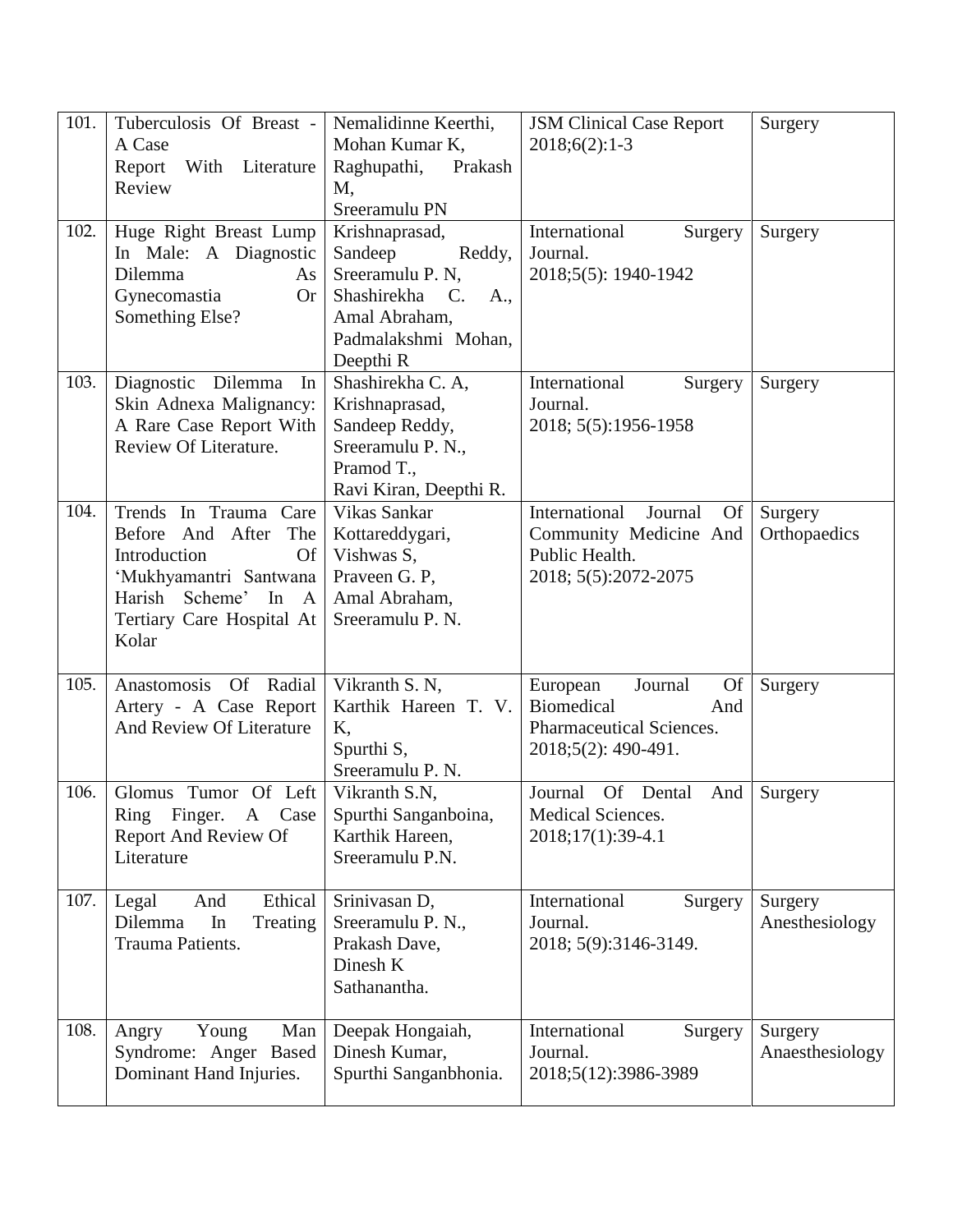| 109.<br>110. | Stapled<br>Hemorrhoidectomy<br><b>Vs</b><br>Conventional<br>Hemorrhoidectomy<br>$\overline{\phantom{0}}$<br>Surgical<br>Outcome<br>In<br>Indian Population.<br><b>Revisiting Prostate Biopsy</b>          | M B Satish Kumar<br>Manan B Shah,                                         | Medpulse<br>International<br>Journal Of Surgery.<br>2018;7(2):50-53<br>Biomedical Research And                         | Surgery<br>Pathology                           |
|--------------|-----------------------------------------------------------------------------------------------------------------------------------------------------------------------------------------------------------|---------------------------------------------------------------------------|------------------------------------------------------------------------------------------------------------------------|------------------------------------------------|
|              | With 2014 ISUP Modified<br>Gleason<br>Score<br>And<br>Gleason Grade - A Cross<br>Section Study.                                                                                                           | Kalyani Raju,<br>Harish Kumar G.                                          | Therapy.<br>2018;5(12):2918-2925                                                                                       | Urology                                        |
| 111.         | Outcome Of Early<br>V <sub>S</sub><br>Delayed Laparoscopic<br>Cholecystectomy<br>In<br>With<br>Patients<br>Acute<br>Cholecystitis                                                                         | M B Satish Kumar                                                          | Medpulse<br>International<br>Journal Of Surgery.<br>2018; 7(2):55-58.                                                  | Surgery                                        |
| 112.         | Small Bowel Obstruction<br>Secondary To Femoral<br>Hernia: Case Report And<br>Review Of The Literature.                                                                                                   | Dharmendra Kumar,<br>Mohan<br>Kumar<br>K,<br>Prakash M,<br>Spurthi.       | Journal Of Medical Science<br>And Clinical Research.<br>2018;6(12):746-748                                             | Surgery                                        |
| 113.         | Sirtuin 1: Serendipitous<br>And Enigmatic Molecule.                                                                                                                                                       | Sai Deepika Ram,<br>Munilakshmi<br>U,<br>Shashidhar K.N,<br>Lakshmaiah V. | International<br>Journal<br><b>Of</b><br>Current<br>Medical<br>And<br>Pharmaceutical Research.<br>2018;4(10):3719-3836 | Biochemistry                                   |
| 114.         | Gender Specific Utility Of<br>Lipid Ratios And<br>Its<br><b>Correlation With Systemic</b><br>Inflammation<br>In Acute<br>Myocardial<br>Infarction<br>(AMI) Patients Mellitus -<br>A Hospital Based Study. | Susanna TY,<br>Munilakshmi U,<br>Shashidhar KN,<br>Lakshmaiah V.          | International<br>Journal<br>Of<br>Clinical Biochemistry And<br>Research.<br>2018;5(4):588-593                          | Biochemistry<br>General<br>Medicine            |
| 115.         | Performance<br><b>Of</b><br>Chemiluminiscence Assay<br>Using Reverse Algorithm<br>For Syphilis Screening In<br><b>Blood Donors.</b>                                                                       | Mamata Kale<br>Subhashish Das,<br>Mahesh Venkatesha,<br>Beena PM,         | <b>Of</b><br>Journal<br>Pure<br>And<br>Applied Microbiology.<br>2018; 12(4):2253-2257                                  | Microbiology<br>Pathology<br>Comm.<br>Medicine |
| 116.         | Diabetic<br>Retinopathy<br>Changes<br>And<br>Its<br>Awareness<br>Among<br>Patients<br>Attending<br>Diabetic Eye<br>Camps In<br><b>Kolar District</b>                                                      | Reshma R<br>Kanthamani K,<br>Minunarayana C<br>Rashmi G                   | International<br>Journal<br><b>Of</b><br><b>Scientific Research</b><br>2018; 7(12): 28-30                              | Ophthalmology<br>Comm.Medicine                 |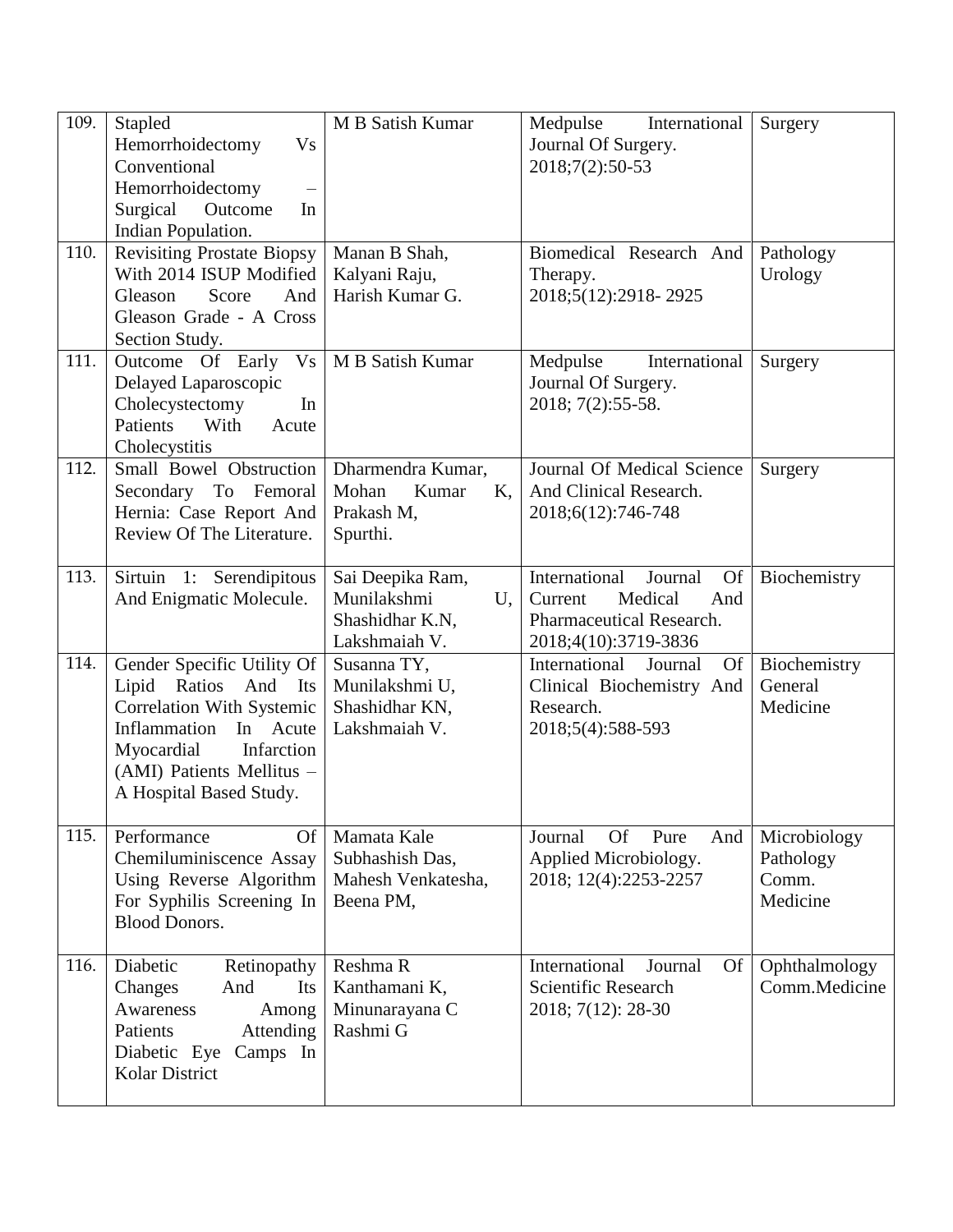| 117. | Nicotinic<br>Acetylcholine<br>Receptor<br>Gene<br>Polymorphism<br>$\mathbf{I}$ s<br><b>Not</b><br>Associated With Tobacco<br>Related Oral Squamous<br>Cell Carcinoma.         | Rajesh D,<br>Azeem M SM,<br>Balakrishna S,<br><b>Kutty AVM</b>                                       | Indian Journal Of Cancer.<br>2018; 55(4):399-403                                                   | <b>CBMG</b><br><b>ENT</b>                          |
|------|-------------------------------------------------------------------------------------------------------------------------------------------------------------------------------|------------------------------------------------------------------------------------------------------|----------------------------------------------------------------------------------------------------|----------------------------------------------------|
| 118. | <b>Novel Association Of Oral</b><br>Squamous Cell Carcinoma<br>With GSTPI Arg187Trp<br>Gene Polymorphism.                                                                     | Deepa R,<br>Sharath B,<br><b>SM</b> Azeem<br>Mohiyuddin,<br>Ravishankar S,<br><b>Kutty AVM</b>       | Cellular<br>Journal<br><b>Of</b><br>Biochemistry.<br>$2018;1-7$                                    | <b>CBMG</b><br><b>ENT</b><br>Community<br>Medicine |
| 119. | Comparative<br>Study Of<br>Intrathecal<br>Bupicaine<br>With 50 And 75 Mg<br>Lower<br>Clonidine<br>In<br>Abdominal Surgeries.                                                  | Nikila<br>Devrayasumdram<br>Gopal,<br>Threja CK,<br>Anand T Talikote,<br>Dinesh K.                   | Indian<br>Journal<br><b>Of</b><br>Anesthesiology Analgesia<br>2018;5(11):1854-1861                 | Anaesthesiology                                    |
| 120. | Revefenacin:<br>Drug<br>Review.                                                                                                                                               | Bhuvana K.                                                                                           | Journal Of Clinical And<br><b>Biomedical Sciences.</b><br>2018; 8:77-9.                            | Pharmacology                                       |
| 121. | Auditory Function And<br>Quality Of Life In Patients<br>Receiving<br>Cisplatin<br>Chemotherapy In Head<br>And Neck Cancer: A Case<br>Series Follow-Up Study.                  | Kalyanam B, Sarala N,<br>Mohiyuddin<br>SA,<br>Diwakar R.                                             | Journal Of Cancer Research<br>And<br>Therapeutics.<br>2018;7;14(5):1099.                           | Genome Lab<br>Pharmacology<br><b>ENT</b>           |
| 122. | Platelet Counts- A Non-<br>Predictor<br><b>Of</b><br>Invasive<br>Portal Hyper Tension In<br>Patients With Ascites.                                                            | Reddy<br>Raghavendra<br>Gundepalli,<br>Srinivas SV,<br>Prabhakar K.                                  | Journal Of Evidence Based<br>Medicine And Healthcare.<br>2018;5(51):3475-3479                      | Medicine                                           |
| 123. | A Comparative Study Of<br>Racedrotril And<br>Single<br>Dose Octreotide In Acute<br>Diarrhoea.                                                                                 | Vishwanaha Reddy N,<br>Raghavendra<br>Reddy<br>Gundepalli,<br>Rakesh Garalapati,<br>K.V Thanuj Reddy | Asian Pacific Journal Of<br>Health Sciences.<br>2018:5(4):150-154                                  | Medicine                                           |
| 124. | Association<br><b>Of</b><br>Serum<br>With<br>Left<br>Phosphorus<br>Ventricular<br>Hypertrophy<br>Chronic<br>Kidney<br>In<br>Disease<br>Patients-<br>A<br>Retrospective Study. | Dwarak S,<br>Prasanna Kumar,<br>Raghavendra<br>Reddy<br>Gundepalli.                                  | International<br>Journal<br><b>Of</b><br>Medical<br>Contemporary<br>Research.<br>2018:5(12): 14-17 | Medicine                                           |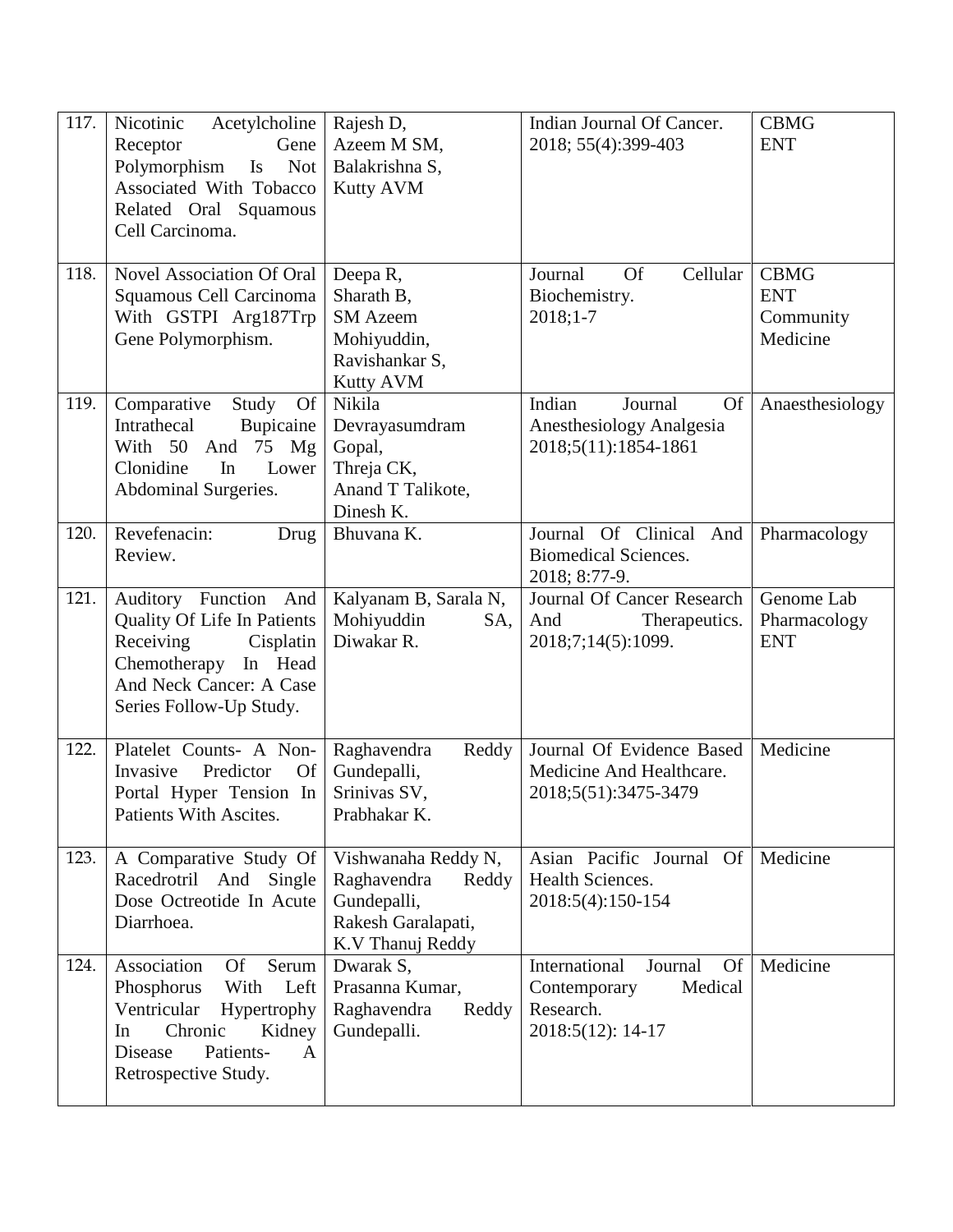| 125. | Psychiatric Morbidity In<br>Intensive<br>Unit<br>Care<br>Patients                                                                                                                                           | Mona Nongmeikapam,<br>Mohan Reddy,<br>Ruth Sneha C,<br>Jagadhish<br>Sigandhahalli Narayan.                 | <b>Of</b><br>Annals<br>Indian<br>Psychiatry.<br>2018;2:125-129                                                          | Psychiatry                                 |
|------|-------------------------------------------------------------------------------------------------------------------------------------------------------------------------------------------------------------|------------------------------------------------------------------------------------------------------------|-------------------------------------------------------------------------------------------------------------------------|--------------------------------------------|
| 126. | Spinal<br>Lumbar<br>Canal<br>Measurements<br><b>By</b><br><b>Magnetic Resonance</b><br>Imaging (MRI) In Indian<br>Population                                                                                | <b>Bukke Ravindra</b><br>Athira PM<br>Anil Sakalecha<br>Shivaprasad                                        | International<br>Journal<br>Of<br>Scientific Research.<br>2018:7(5):30-32                                               | Radiology                                  |
| 127. | Serum<br>Maternal<br><b>Biochemical Indicators Of</b><br>Trophoblastic Cell And<br><b>Endothelial Function At</b><br><b>Of</b><br>Trimester<br>First<br>Pregnancy                                           | Ranjeeta Gadde,<br>Chikkanayakanahalli<br>Doddaiah Dayanand,<br>Shimoga Rangappa<br>Sheela.                | Open Journal Of Obstetrics<br>And Gynecology.<br>2018: 8, 867-881                                                       | Biochemistry<br><b>OBG</b><br><b>AHS</b>   |
| 128. | Placental Protein 13: An<br>Important<br><b>Biological</b><br>Protein<br>In<br>Preeclampsia                                                                                                                 | Ranjeeta Gadde,<br>Dayanand CD,<br>Sheela.                                                                 | Journal<br><b>Of</b><br>Circulating<br><b>Biomarkers</b><br>$2018; 7: 1-16$                                             | Biochemistry<br><b>OBG</b><br><b>AHS</b>   |
| 129. | Relationship<br>Between<br>Mean Arterial Pressure,<br>Uric Acid And Calcium<br>With Xanthine Oxidase<br>Activity<br>Fetal<br>And<br>Outcome In Normotensive<br>And Preeclampsia In A<br><b>Nested Study</b> | Ranjeeta Gadde,<br>Dayanand<br>Chikkanayakanahalli<br>Doddaiah,<br>Sheela Shimoga<br>Rangappa              | Open Journal Of Obstetrics<br>And Gynecology,<br>2018: 8, 1532-1548                                                     | Biochemistry<br><b>OBG</b><br><b>AHS</b>   |
| 130. | Flavonoid - An Effective<br><b>Inhibitor Of Acinetobacter</b><br>Baumannii                                                                                                                                  | Mary<br>Shobha<br>Rani<br>Inala,<br>Kavya D,<br>P.M. Beena,<br>C.D. Dayanand                               | Asian<br>Journal<br><b>Of</b><br>Microbiology<br><b>Biotechnology Environment</b><br>Science.<br>$2018:20(3):1063-1068$ | <b>AHS</b><br>Biochemistry<br>Microbiology |
| 131. | Antihyperglycaemic And<br>Antihyperlipidemic Effect<br>Of Gymnema Sylvestre In<br>Protracted<br><b>Diabetes</b><br>Mellitus In Wistar Rats.                                                                 | Bhat BM,<br>Raghuveer CV,<br>D'souza V,<br>Manjrekar PA.                                                   | Journal<br><b>Of</b><br>Clinical<br>$\&$<br>Diagnostic Research. 2018<br>1; 12(11).                                     | Pathology                                  |
| 132. | A Revisit To High Jugular<br>Bulb: A Newer Clinical<br>Grading.                                                                                                                                             | Prasad KC,<br>Basava CH,<br>Gopinathan<br>$\mathbf{P}$<br>N,<br>Induvarsha G,<br>Harshita RT,<br>Ashok BK. | Indian<br><b>Of</b><br>Journal<br>Otolaryngology And Head<br>& Neck Surgery. 2018 Dec<br>$1;70(4):527-30.$              | <b>ENT</b>                                 |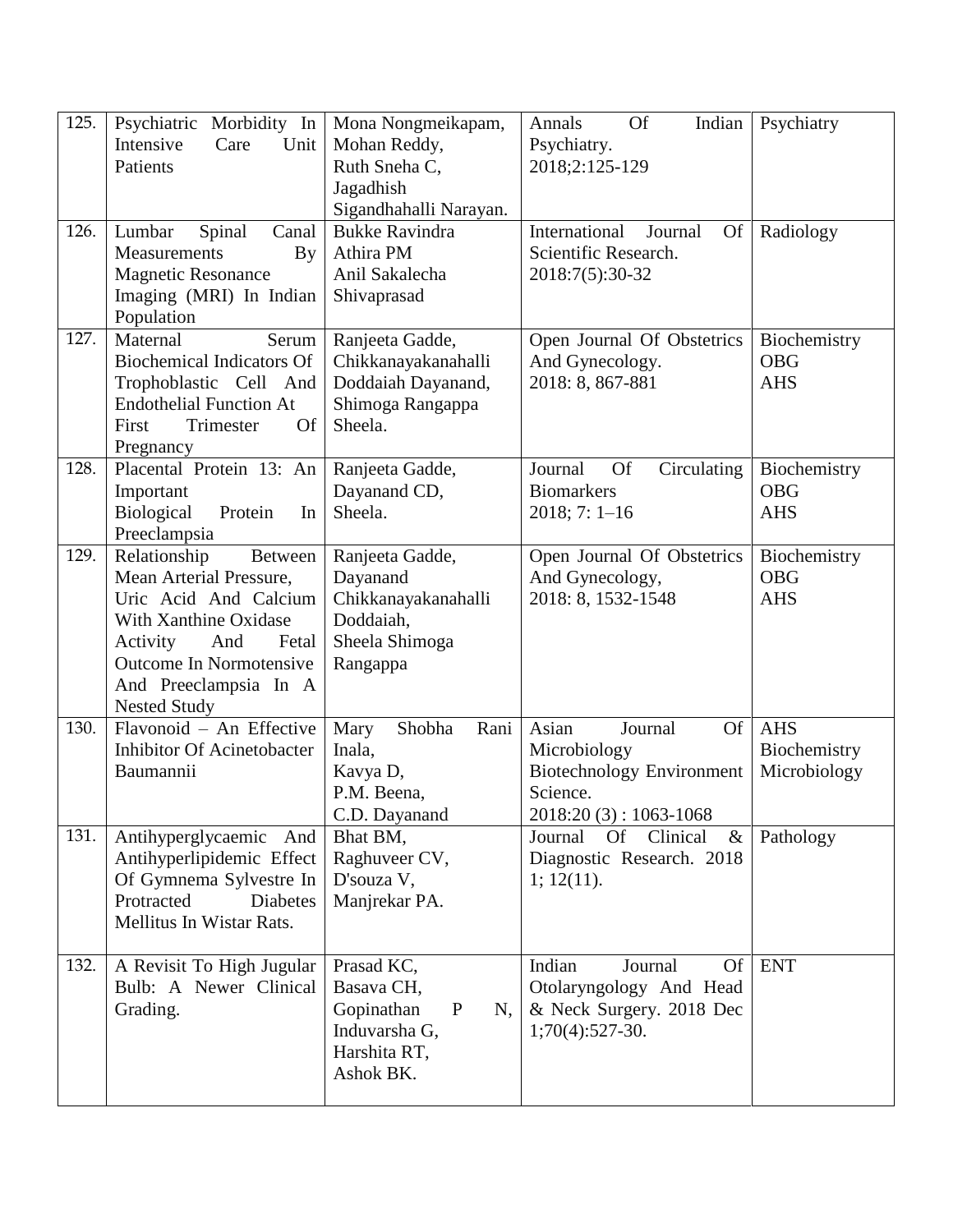| 133. | A Study Of Unnatural<br>Deaths Of Medico Legal<br>Importance In A Tertiary<br>Care Centre.                                                                                    | Mohan M,<br>Shreedhara KC,<br>Lohith Kumar R,<br>Yadav A. | Indian Journal Of Forensic<br>Medicine And Pathology.<br>2018;11(3):162.                                                      | Forensic<br>Medicine                                            |
|------|-------------------------------------------------------------------------------------------------------------------------------------------------------------------------------|-----------------------------------------------------------|-------------------------------------------------------------------------------------------------------------------------------|-----------------------------------------------------------------|
| 134. | Atresia<br>With<br>Aural<br>Cholesteotoma And<br>Its<br>Management Strategies.                                                                                                | Prasad KC,<br>Swapanthi MB,<br>Harshitha TR.              | Indian<br>Of<br>Journal<br>Otolaryngology And Head<br>& Neck Surgery. 2018; 1;<br>70(4):587-90.                               | <b>ENT</b>                                                      |
| 135. | Estimation<br><b>Of</b><br><b>Stature</b><br>The<br>Length Of<br>From<br>Sternum: A Two Year<br>Study.                                                                        | Mohan MC,<br>Yadukul S,<br>Babu U, Kiran J.               | Journal Of Indian Academy<br>Of Forensic<br>Medicine.<br>2018; 40(3):327-31.                                                  | Forensic<br>Medicine                                            |
| 136. | Evaluation Of Biodiesel<br>Obtained From Pongamia<br>And Residual Palm Oil<br>And Its Physico-Chemical<br>Parameters.                                                         | D. Kavya,<br>S. T. Girish.                                | Asian<br>Journal<br>Of<br>Microbiology,<br>Biotechnology<br>$\&$<br>Environmental<br>Sciences<br>Paper.<br>2018:20(3):911-917 | <b>OBG</b>                                                      |
| 137. | Increasing Trend In Non<br><b>Albicans</b><br>Cutaneous<br>Candidiasis: Implications<br>In Treatment Strategies.                                                              | R. Bharathi,<br>Asha B.<br>Shobha Medgar.                 | Of<br>Asian<br>Journal<br>Microbiology,<br>Biotechnology<br>$\&$<br><b>Environmental Sciences.</b><br>2018;20(4):1260-1265    | Pharmacology<br>Microbiology                                    |
| 138. | Plasma<br>Neutrophil<br>Elastase, A 1-Antitrypsin,<br>A 2-Macroglobulin And<br>Neutrophil Elastase-A 1-<br>Antitrypsin<br>Complex<br>Levels In Patients With<br>Dengue Fever. | Kunder M,<br>Lakshmaiah V,<br>Kutty AM.                   | Indian Journal Of Clinical<br>Biochemistry.<br>2018; 1; 33 (2):218-21.                                                        | Medicine<br>Cell<br><b>Biology</b><br>And Molecular<br>Genetics |
| 139. | Role Of Ascorbic Acid In<br>Ameliorating<br>Testicular<br>Tissue Damage Induced<br>By Testicular Torsion And<br>Detorsion:<br>An<br>Animal<br>Model Study.                    | Ranade AV,<br>Tripathi Y,<br>Raghuveer CV,<br>Rai R.      | <b>Of</b><br>Clinical<br>Journal<br>$\&$<br>Research.<br>Diagnostic<br>20181; 12(4).                                          | Pathology                                                       |
| 140. | Comparison<br><b>Of</b><br>Chromogenic Media With<br>The Corn Meal Agar For<br>Speciation Of Candida                                                                          | R. Bharathi                                               | Journal<br><b>Of</b><br>Pure<br>And<br>Applied<br>Microbiology,<br>Sept. 2018. Vol. 12(3), P.<br>1617-1622                    | Microbiology                                                    |
| 141. | Study On RDW (Red Cell<br>Distribution<br>Width)<br>In<br>Relation To RV Diastolic<br>Dysfunction<br><b>COPD</b><br>In<br>Patients.                                           | Tameem Imran,<br>Prabhakar K,<br>Rumaisa Ahmed.           | Journal Of Medical Science<br>And Clinical Research.<br>2018;6(11):213-218                                                    | Medicine                                                        |